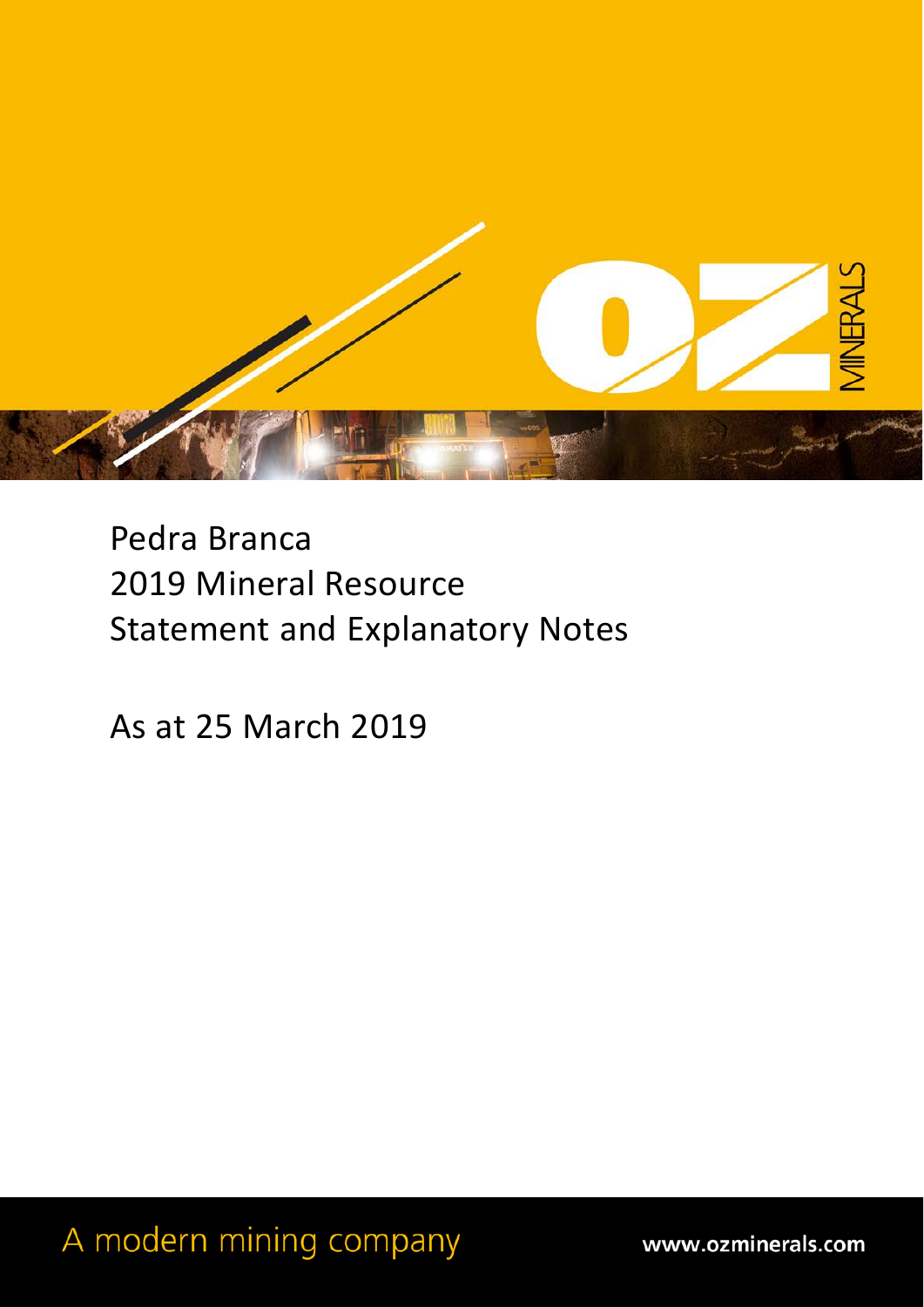# Table of Contents

| PEDRA BRANCA MINERAL RESOURCE STATEMENT AS AT 25 March 2019 | $\overline{3}$ |
|-------------------------------------------------------------|----------------|
|                                                             |                |
|                                                             |                |
|                                                             |                |
|                                                             |                |
|                                                             |                |
|                                                             |                |
|                                                             |                |
|                                                             |                |
|                                                             |                |

#### **Competent Person Declaration** 25

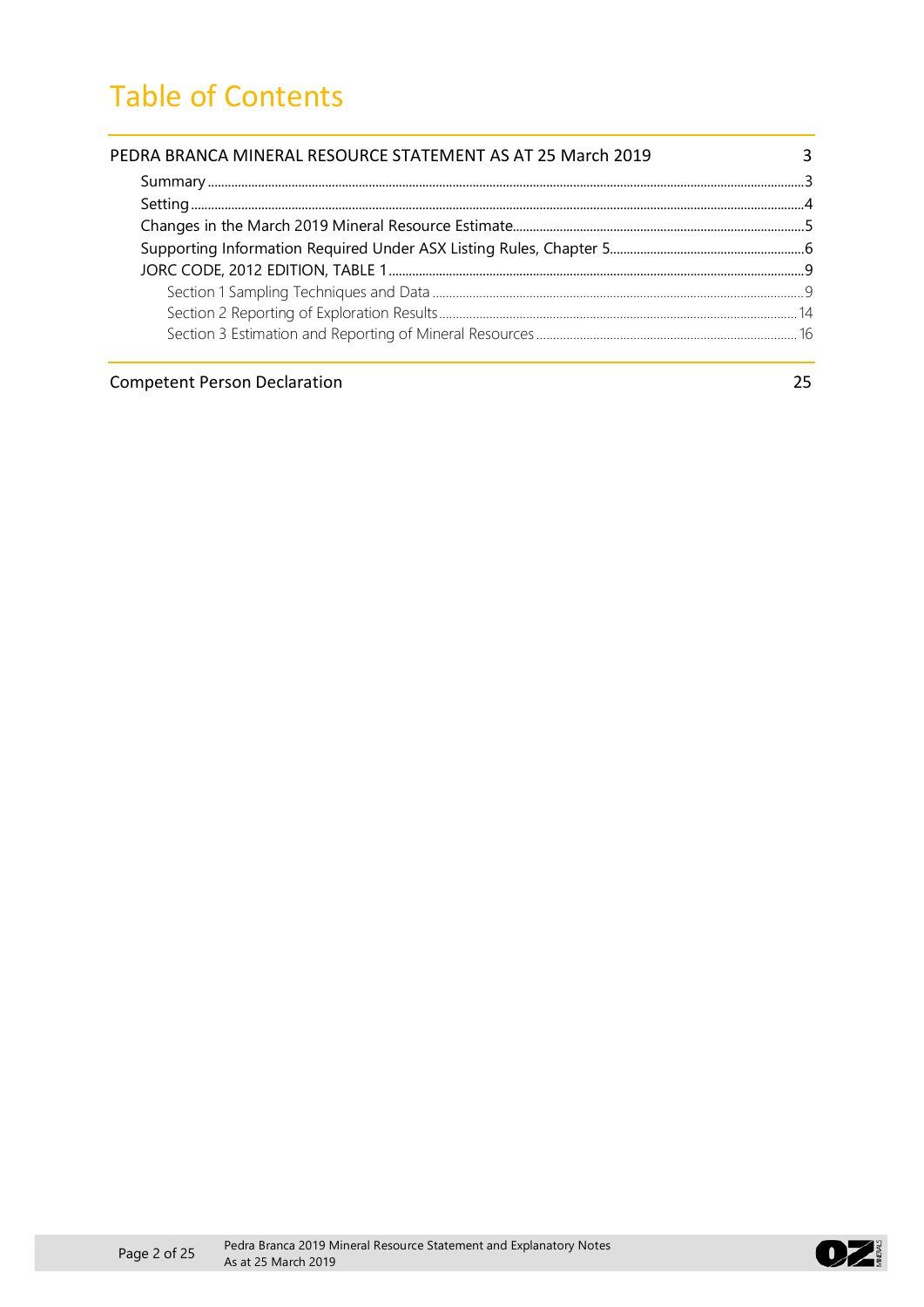## PEDRA BRANCA MINERAL RESOURCE STATEMENT AS AT 25 March 2019

## Summary

The Pedra Branca March 2019 Mineral Resource has been estimated at 19 million tonnes of copper mineralisation grading 1.6 per cent copper and 0.4 grams per tonne gold.

This combined Mineral Resource estimate update supersedes the previously reported Mineral Resource estimates for Pedra Branca West released on 13 July 2015 and Pedra Branca East released on 26 May 2016.

The updated Pedra Branca Mineral Resource estimate includes, substantial additional delineation drilling completed since the cut-off date of the previous Mineral Resource releases, reflects geological interpretation adjustments and updated classification confidence.

The March 2019 Mineral Resource estimate is 6 per cent higher in mineralisation tonnes, 30 per cent lower in copper metal tonnes and 25 per cent lower in gold ounces than the previous combined total of estimated Mineral Resources for Pedra Branca.

The key drivers for change are as follows:

- Reduction of approximately 2 million tonnes of mineralisation and ~155kt of copper metal due to the revised geological interpretation resulting in decreased mineralisation continuity.
- Addition of approximately 3 million tonnes of mineralisation and ~25kt of copper metal due to a decrease in the reporting cut-off grade from 0.9 percent copper to US\$35/t NSR (approximately equivalent to 0.8 percent copper).

A summary of the current Pedra Branca Mineral Resource estimate is presented in [Table 1](#page-2-0).

|                                                        | Category        | <b>Tonnes</b><br>(Mt) | <b>Cu</b><br>$(\%)$ | Au<br>(g/t) | Cu<br>(kt) | Au<br>(koz) |
|--------------------------------------------------------|-----------------|-----------------------|---------------------|-------------|------------|-------------|
|                                                        | Measured        | 2.3                   | 1.6                 | 0.5         | 37         | 35          |
| Pedra Branca East<br>US\$35/t NSR <sup>2</sup> cut-    | Indicated       | 9.2                   | 1.7                 | 0.5         | 160        | 140         |
| off                                                    | Inferred        | 1.7                   | 2.0                 | 0.5         | 34         | 28          |
|                                                        | <b>Subtotal</b> | 13                    | 1.7                 | 0.5         | 230        | 200         |
|                                                        | Indicated       | 2.4                   | 1.4                 | 0.4         | 32         | 28          |
| Pedra Branca West<br>US\$35/t NSR <sup>2</sup> cut-off | Inferred        | 3.1                   | 1.2                 | 0.4         | 38         | 41          |
|                                                        | <b>Subtotal</b> | 5.5                   | 1.3                 | 0.4         | 70         | 69          |
|                                                        | Measured        | 2.3                   | 1.6                 | 0.5         | 37         | 35          |
| <b>Total</b>                                           | Indicated       | 11                    | 1.6                 | 0.4         | 190        | 160         |
|                                                        | Inferred        | 4.8                   | 1.5                 | 0.4         | 72         | 69          |
|                                                        | <b>Total</b>    | 19                    | 1.6                 | 0.4         | 300        | 270         |

#### <span id="page-2-0"></span>Table [1](#page-2-1): Copper Mineral Resource estimate as at 25 March 2019<sup>1</sup>

<span id="page-2-2"></span><span id="page-2-1"></span>-



<sup>&</sup>lt;sup>1</sup> Table subject to rounding errors.

<sup>&</sup>lt;sup>2</sup> Net smelter return (NSR) details can be found under Section 3 "Cut-off parameters" in the attached JORC Table 1 documentation.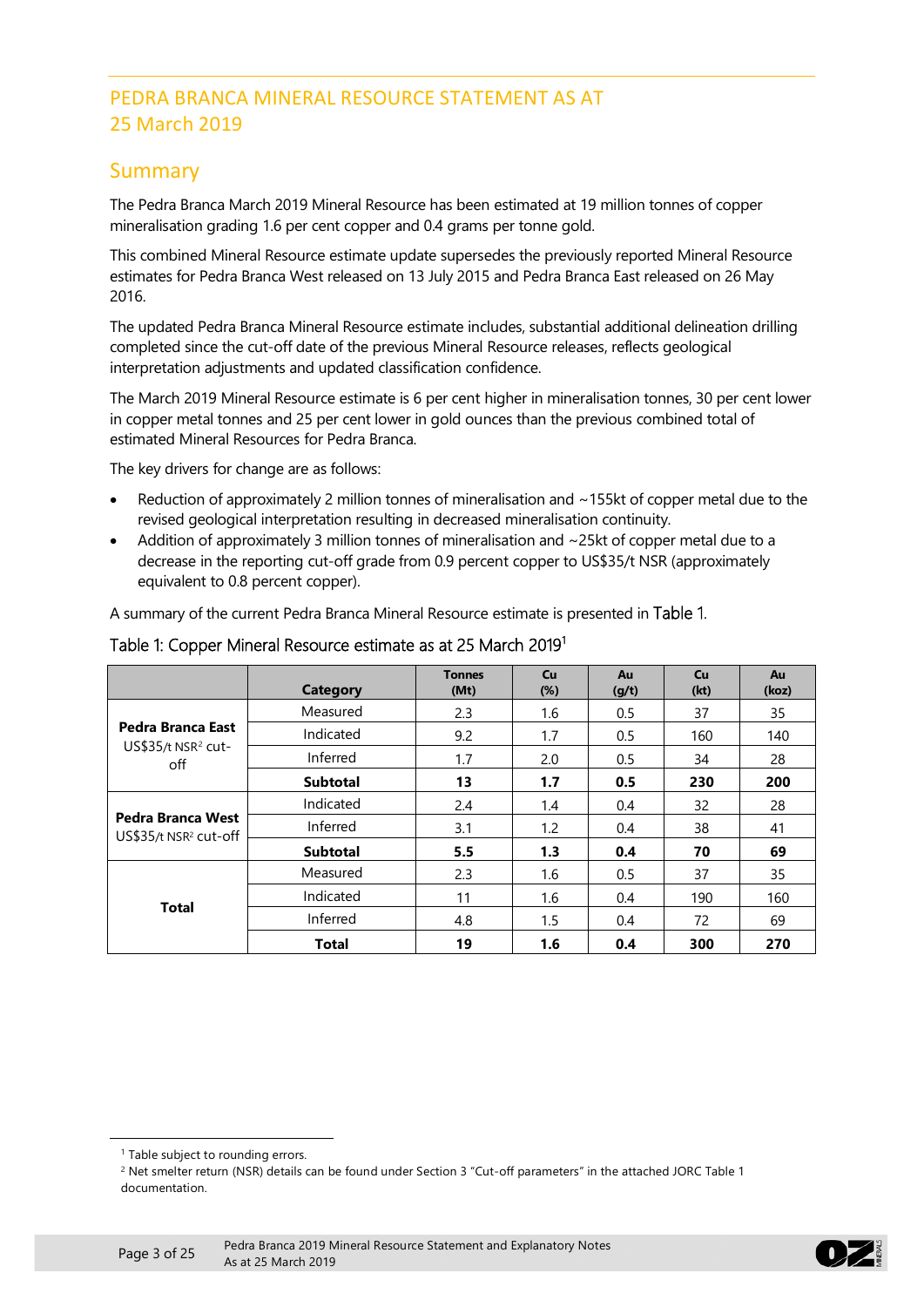## Setting

The Pedra Branca Project is located in the south-eastern portion of the State of Pará on the border of the municipalities of Canaã Dos Carajás and Água Azul Do Norte, situated about 100 km south-southwest of the city of Parauapebas [\(Figure 1\)](#page-3-0). The project is accessible from Parauapebas by road via 100 km of sealed highway south to the town of Canaã, followed by a further 25 km of gravel road to the west to the village of Vila Feitosa, located in the northern area of Exploration Permit DNPM 850.318/2000.

The project is held by Vale Dourado Mineração, a wholly owned Brazilian subsidiary of OZ Minerals Brazil Limited, who own the rights to 100 per cent of the tenements in the current project. The final exploration report and economic plan report have been approved by the National Mining Agency (ANM) and the company is awaiting the issue of the mining licence.

Pedra Branca iron oxide copper gold deposit is hosted within the Carajás Mineral Province which is located in the southern part of the Amazon Craton. Locally the craton is overlain by metavolcanic– sedimentary units of the Rio Novo Group and the 2.76 Ga Itacaiúnas Supergroup. The Itacaiúnas Supergroup hosts all the known Carajás iron oxide copper gold deposits and is thought to have been deposited in a marine rift environment. The Carajás Mineral Province represents one of the best endowed mineral districts in the world and contains the world's largest known concentration of iron oxide copper gold deposits including the, Salobo, Igarapé Bahia, Alemão, Cristalino, Gameleira, Furnas, Alvo 118, Antas, Pedra Branca and Pantera deposits.



<span id="page-3-0"></span>Figure 1: Local map showing OZ Minerals Carajás tenement portfolio<sup>[3](#page-3-1)</sup> and surrounding mineral deposits, townships and infrastructure.

<span id="page-3-1"></span>-



<sup>&</sup>lt;sup>3</sup> Pantera subject to an option agreement with VALE METAIS BÁSICOS S.A. (Vale).

Refer to ASX announcement ["Avanco acquires Pantera Project from Vale"](https://www.asx.com.au/asxpdf/20180116/pdf/43qv6v6khpww8d.pdf) 16 January 2018 for detail on the terms and conditions of the option agreement with Vale.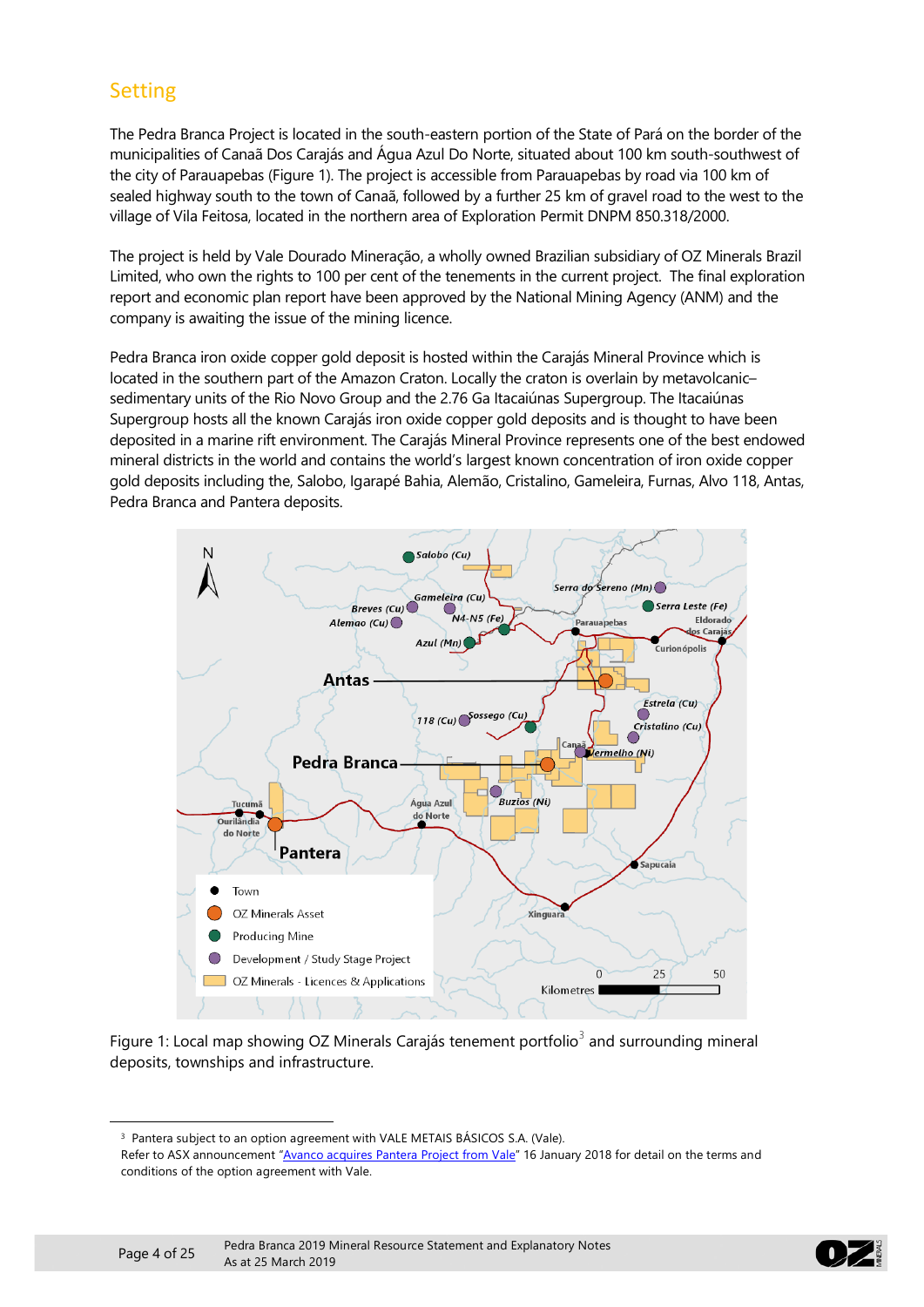## Changes in the March 2019 Mineral Resource Estimate

The Pedra Branca Mineral Resource estimate increased by 1 million tonnes (6 per cent) and decreased by 130 thousand tonnes of copper metal (30 per cent) and 90 thousand ounces of gold metal (25 per cent) relative to the previous combined Mineral Resource estimates for Pedra Branca East (2016) and West (2015).

Diamond drilling activities undertaken since the previous combined Mineral Resource estimates in combination with revised interpretations of mineralisation and associated continuity resulted in an approximate reduction of estimated mineralisation by 2 million tonnes at 6.7 per cent copper and 1.5 grams per tonne gold.

The lowering of the Mineral Resource reporting cut-off grade from 0.9 per cent copper to US\$35/t NSR resulted in the addition of 3 million tonnes of estimated Mineral Resource materials. The revised cut-off reflects approximately 80 per cent of a high-level assessment of a mining break-even, which takes into account revenue from recovered copper and gold metals and offsets projected site operating and sustaining capital costs, including underground operating development.



A detailed outline of copper and gold metal changes in the March 2019 Pedra Branca Mineral Resource estimate is presented in [Figure 2](#page-4-0) and [Figure 3.](#page-4-1)

<span id="page-4-0"></span>Figure 2: Mineralisation Tonnage changes in 25 March 2019 Pedra Branca Mineral Resource estimate update $4$ 



<span id="page-4-1"></span>Figure 3: Copper metal changes in 25 March 2019 Pedra Branca Mineral Resource estimate update<sup>4</sup>

<sup>4</sup> Tonnage totals subject to rounding. Data includes Measured, Indicated and Inferred Mineral Resources.

<span id="page-4-2"></span>-

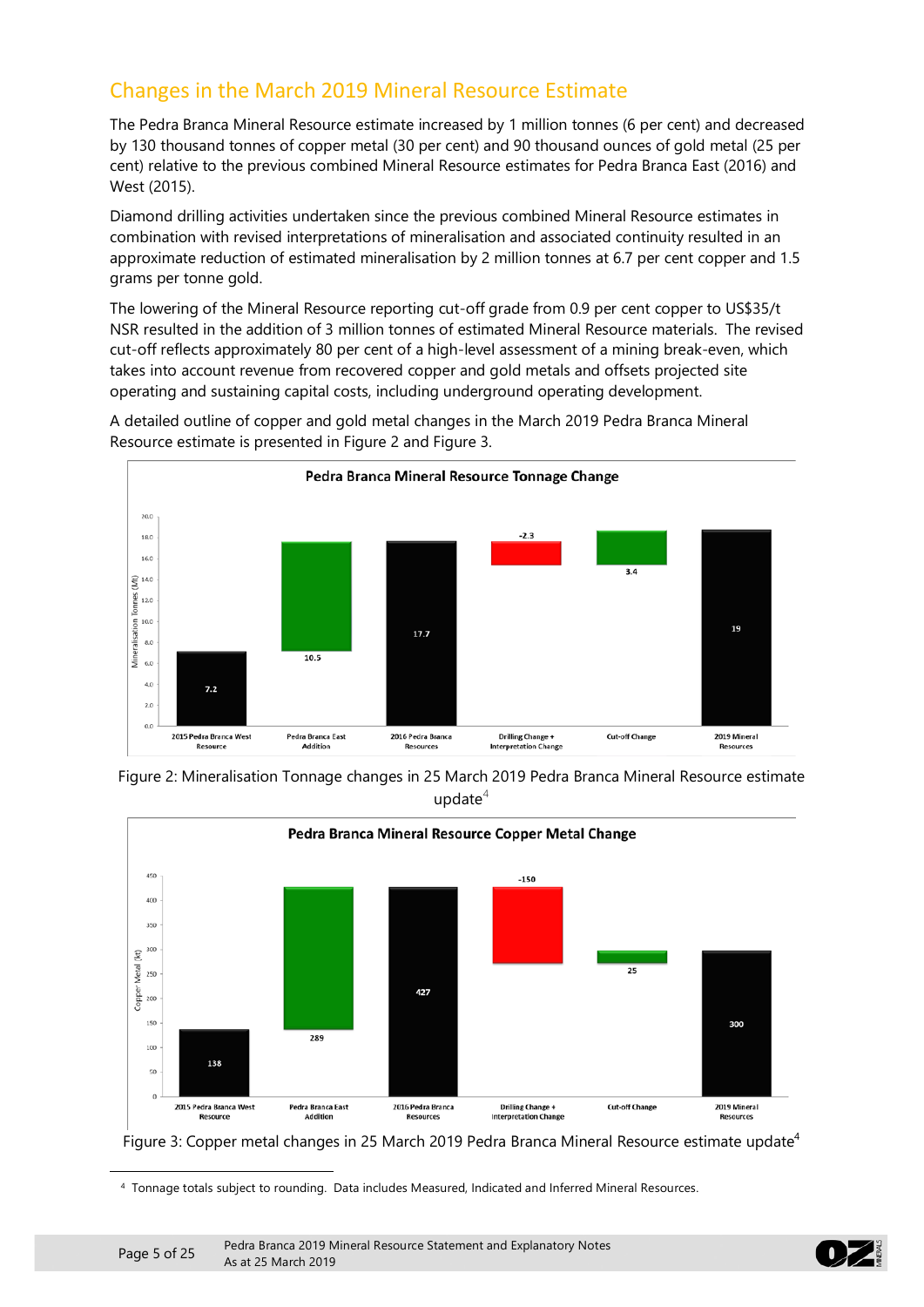

Figure 4: North facing long projection of Pedra Branca Mineral Resource showing proposed drill target areas for H2 2019

## Supporting Information Required Under ASX Listing Rules, Chapter 5

The supporting information below is required, under Chapter 5 Section 5.8.1 of the ASX Listing Rules, to be included in market announcements reporting estimates of Mineral Resources and Ore Reserves which have materially changed from when those estimates were last reported.

#### **Geology and geological interpretation**

The Pedra Branca iron oxide copper gold deposit comprises two zones of mineralisation (East & West) hosted in gneiss and granitic units. The area to the south of the deposit is dominated by a sequence of meta-gabbro-diorite interspersed with foliated pegmatites of granitic composition while the northern area consists of a sequence of gneisses of granitic composition. The contact between the two rock units is represented by a generally south dipping shear zone which is interpreted to act as a dominant control on the distribution of higher-grade mineralisation, particularly in the east. Multiple sub-parallel lenses of mineralisation also occur in the footwall of both zones, however these do not develop the same level of continuity observed in the main hangingwall lens.

Hydrothermal alteration has been recognised in various parts of the Pedra Branca deposit area. Alteration zones are generally structurally controlled and are east-west to east-north-east striking. The alteration haloes of Pedra Branca follow the same trend of other known iron oxide copper gold deposits worldwide, with regional sodic-calcic alteration (albite-silica), intermediate to proximal potassic alteration (potassium-feldspar and biotite), proximal iron alteration (amphibole-magnetite) and late-stage local silicification.

The sodic–calcic event was followed by potassic alteration and chloritisation. Potassic alteration characterised by potassium feldspar, biotite, magnetite, and quartz is spatially associated with sulfide mineralisation. The potassic alteration event appears to have occurred during a transition from ductile to brittle deformation. The sulfide mineralisation was late, generally cuts potassic alteration assemblages and is associated with renewed calcic alteration with a predominance of epidote and very late hydrolytic alteration characterised by sericite-quartz-hematite-calcite.

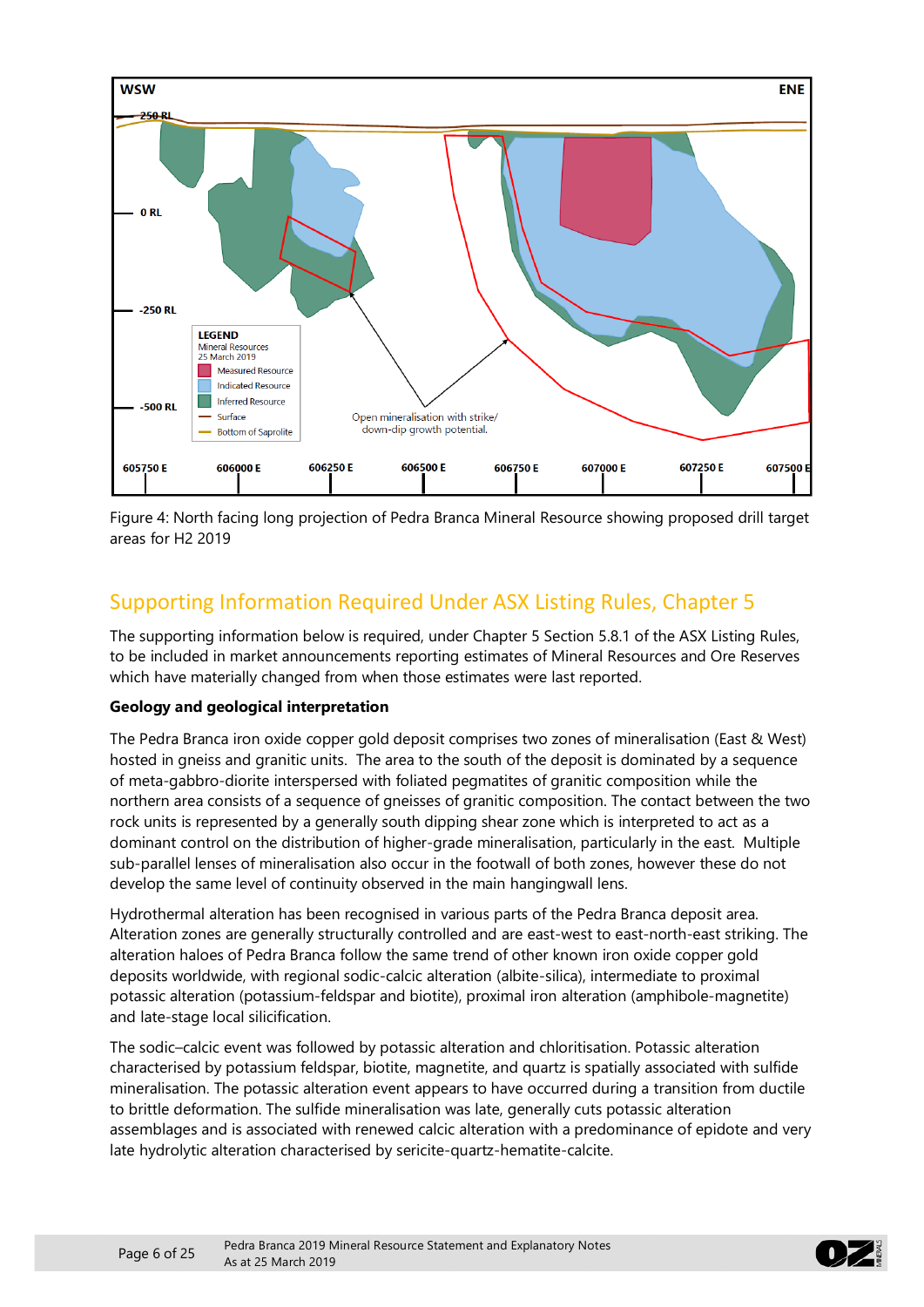Most mineralised zones at Pedra Branca occur within breccia's that contain clasts of hydrothermally altered wall rock in a matrix of sulfides (mainly chalcopyrite) and late alteration minerals.

#### **Sampling and sub-sampling techniques**

The Pedra Branca mineralisation was sampled using diamond drill holes. Core from the drill holes were sampled on nominal one metre intervals, but intervals were adjusted where required to avoid samples crossing changes in lithology, mineralisation or alteration. Core was cut longitudinally in half with a core saw and sampled as half core, except where a field duplicate was taken, in which case quarter core was used for sampling. All samples of mineralised zones that are relevant for the Mineral Resource estimate were taken from NQ diamond drill core.

Laboratory sample preparation involved crushing to 4 millimetres, and riffle splitting to obtain a subsample of at least 700 grams. This sub-sample was pulverised to a nominal 95 per cent passing 106 microns. The sample preparation technique is considered to be of an acceptable quality for iron oxide copper gold style mineralisation.

#### **Drilling techniques**

Drill holes utilised either HQ size diamond or reverse circulation drill pre-collars prior to casing down to NQ size diamond drill holes in competent ground. All of the sampled intervals that are relevant for the Mineral Resource estimate were of NQ diamond drill core size.

#### **Sample analysis method**

Sample assaying for copper used an aqua regia digest and an AAS finish (Avanco drill holes), or a four acid digest and either an ICP-OES or AAS finish (Noranda/Xstrata drill holes). Check assays at an umpire laboratory using a four acid digest do not show any significant difference from copper grades determined using an aqua regia digest at the primary laboratory. Sample assaying for gold used fire assay (50g for Avanco, 30g for Xstrata/Noranda) and an AAS finish. Given the grain size and mineralogy of the samples, the methods are considered total and appropriate.

#### **Estimation methodology**

Estimation used Ordinary Kriging in Maptek Vulcan™ software with estimates of Cu, Au, Ag, Ni, Co and density produced. Sample data were composited to 1m lengths and domain boundaries were treated as hard. Variography was analysed using Snowden Supervisor™ software. For copper and gold, up to three estimation passes were used in mineralised domains in the East, having search ellipsoids of 80m×50m×10m, 120m×75m×15m and 240m×150m×30m. For passes one and two, a minimum of six samples and a maximum of 24 samples were allowed, with at most four samples per drill hole. For pass three a minimum of two and a maximum of 24 samples were allowed with a maximum of six samples per drill hole. For the Western zone, the search parameters were more inclusive than those for the East, to better suit the thicker zone of mineralisation in the West. To allow for variability in the orientation of mineralisation, an anisotropy model was used which varied the search ellipsoid and variogram model axes on a block-by-block basis. No specific restrictions were placed on the treatment of high-grade samples.

The maximum block size in mineralised domains was  $10m(X) \times 5m(Y) \times 10m(Z)$ . Sub-blocks to a minimum of 2.5m(X)×1m(Y)×2.5m(Z) were permitted. The size is small in relation to the typical drill hole spacing and the search ellipsoid. The block size was chosen to adequately represent the mineralised domain shapes. The block size is not intended to imply a selective mining unit size.

#### **Resource classification criteria**

The Mineral Resource estimate was classified primarily on confidence in the geological/grade continuity of the mineralisation, estimation pass and spacing of the drill hole data.

• Measured Resources were generally estimated on the first pass with sectional drill spacings of 25 to 50 metres. Drill holes were collared on section with 25-50 metre spacings dipping to the north at 50-60 degrees. Data density in these areas was sufficient to confirm geological and grade continuity between points of observation.

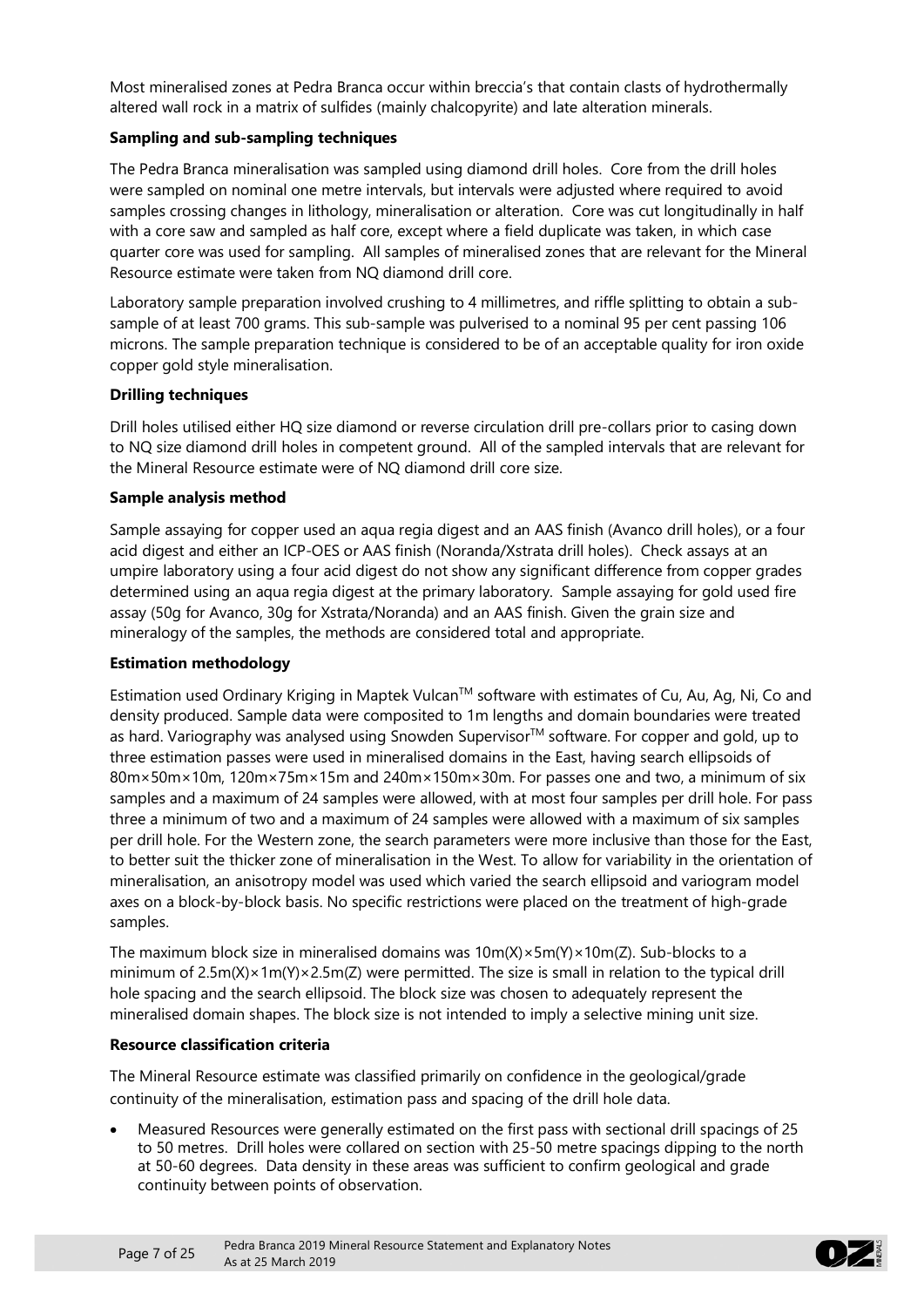- Indicated Resources were generally estimated on the first or second pass with sectional drill spacings of 50 to 100m. Drill holes were collared on section with 40-60 metre spacings dipping to the north at 45-65 degrees. Data density in these areas was sufficient to assume geological and grade continuity between points of observation.
- Inferred Resources were generally estimated on the second or third pass with sectional drill spacings of 50 to 100 metres or greater. These areas often demonstrated lower data density where there was sufficient evidence to imply but not verify geological and grade continuity.

Material was classified as Measured or Indicated where it was considered unlikely that a significantly different alternative interpretation could be made about the position, thickness or orientation of the overall mineralised zone. Material was classified as Inferred where confidence in the interpreted shape of the mineralisation was low or where there was enough uncertainty to question the connectivity of mineralisation between drill holes.

#### **Cut-off grade**

The reporting cut-off for the Mineral Resource was set at a value of US\$35/t Net Smelter Return (NSR). This value is approximately 80 per cent of a high-level assessment of a mining break-even which takes into account revenue from recovered copper and gold metals and offsets projected site operating and sustaining capital costs, including underground operating development. The calculation of NSR values in the resource model considers metallurgical recoveries and the copper and gold metal included in the NSR calculation have reasonable potential to be recovered and sold.

It is the Competent Person's opinion that this cut-off grade currently meets the requirements for reasonable prospects for eventual economic extraction based on current high-level cost modelling.

#### **Mining and metallurgical methods and parameters and other material modifying factors considered to date.**

Underground Mineral Resources are constrained within the limits of domained copper mineralisation wireframes. The assumed mining method is a combination of underground longitudinal and transverse stoping.

Metallurgical test work has been undertaken on numerous composite samples sourced from the Pedra Branca deposit. Material selection for test work was focused on providing a good spatial representation of mineralisation for the deposit. Bench scale test work to date has demonstrated that a conventional crushing, grinding and flotation circuit similar to that of the OZ Minerals Antas North mining operation would produce acceptable concentrate grades and metal recoveries.

Sulfide material mined from the operation will be processed in the concentrator, while waste rock will be stockpiled into an integrated waste landform adjacent to the mining operation in line with Brazilian environmental regulations. This waste landform will include containment requirements for the management of contaminated waters and sediment generation.

Feasibility level technical studies for the Pedra Branca project are ongoing and refinement of modifying factors is continuing.

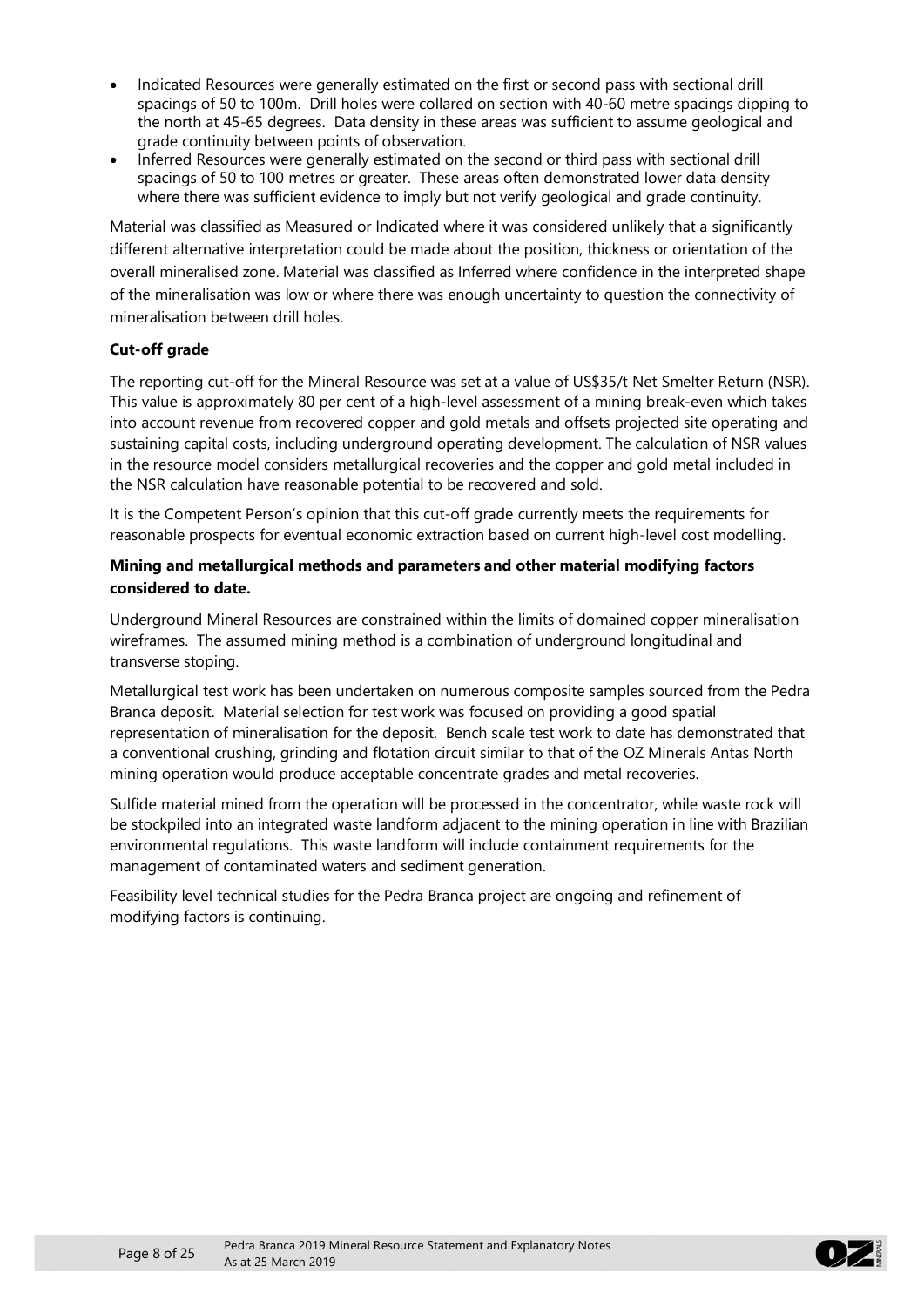## JORC CODE, 2012 EDITION, TABLE 1

#### Section 1 Sampling Techniques and Data

| <b>Criteria</b>                 | <b>JORC Code explanation</b>                                                                                                                                                                                                                                                                                                                                                                                                                                                                                                                                                                                                                                                                                                                                                                                                                                                                                                                                                                                                                                                                                  | <b>Commentary</b>                                                                                                                                                                                                                                                                                                                                                                                                                                                                                                                                                                                                                                                                                                                                                                                                                                                                                                                                               |
|---------------------------------|---------------------------------------------------------------------------------------------------------------------------------------------------------------------------------------------------------------------------------------------------------------------------------------------------------------------------------------------------------------------------------------------------------------------------------------------------------------------------------------------------------------------------------------------------------------------------------------------------------------------------------------------------------------------------------------------------------------------------------------------------------------------------------------------------------------------------------------------------------------------------------------------------------------------------------------------------------------------------------------------------------------------------------------------------------------------------------------------------------------|-----------------------------------------------------------------------------------------------------------------------------------------------------------------------------------------------------------------------------------------------------------------------------------------------------------------------------------------------------------------------------------------------------------------------------------------------------------------------------------------------------------------------------------------------------------------------------------------------------------------------------------------------------------------------------------------------------------------------------------------------------------------------------------------------------------------------------------------------------------------------------------------------------------------------------------------------------------------|
| <b>Sampling</b><br>techniques   | • Nature and quality of sampling (eg cut channels, random chips, or<br>specific specialised industry standard measurement tools appropriate to<br>the minerals under investigation, such as down hole gamma sondes, or<br>handheld XRF instruments, etc). These examples should not be taken as<br>limiting the broad meaning of sampling.<br>Include reference to measures taken to ensure sample representivity<br>and the appropriate calibration of any measurement tools or systems<br>used.<br>Aspects of the determination of mineralisation that are Material to the<br>Public Report.<br>In cases where 'industry standard' work has been done this would be<br>$\bullet$<br>relatively simple (eg 'reverse circulation drilling was used to obtain 1 m<br>samples from which 3 kg was pulverised to produce a 30 g charge for<br>fire assay'). In other cases more explanation may be required, such as<br>where there is coarse gold that has inherent sampling problems.<br>Unusual commodities or mineralisation types (eg submarine nodules)<br>may warrant disclosure of detailed information. | Samples were taken from NQ and HQ diamond drill core, cut<br>longitudinally in half using a core saw. All of the samples of mineralised<br>zones that are relevant for the Mineral Resource estimate were taken<br>from NQ diamond drill core.<br>Mineralisation is visually identifiable in drill core. Sampled intervals were<br>selected to capture the full mineralised zone plus an unmineralised buffer<br>adjacent to it. Samples were typically 1m in length, but where required,<br>lengths were adjusted to avoid samples crossing changes in lithology,<br>mineralisation or alteration.<br>Sub-sampling, sample preparation and assay methods are discussed in<br>the criteria Sub-sampling techniques and sample preparation and Quality<br>of assay data and laboratory tests below. The methods of sampling,<br>preparation and analysis are considered to be of acceptable quality for<br>use with iron oxide copper gold style mineralisation. |
| <b>Drilling</b><br>techniques   | • Drill type (eg core, reverse circulation, open-hole hammer, rotary air<br>blast, auger, Bangka, sonic, etc) and details (eg core diameter, triple or<br>standard tube, depth of diamond tails, face-sampling bit or other type,<br>whether core is oriented and if so, by what method, etc).                                                                                                                                                                                                                                                                                                                                                                                                                                                                                                                                                                                                                                                                                                                                                                                                                | Diamond drilling used a combination of HQ and NQ. Some drill holes<br>used reverse circulation pre-collars. Core was oriented for 28 out of 170<br>drill holes using a Reflex ACT II tool.                                                                                                                                                                                                                                                                                                                                                                                                                                                                                                                                                                                                                                                                                                                                                                      |
| <b>Drill sample</b><br>recovery | Method of recording and assessing core and chip sample recoveries and<br>$\bullet$<br>results assessed.<br>• Measures taken to maximise sample recovery and ensure representative<br>nature of the samples.<br>Whether a relationship exists between sample recovery and grade and<br>whether sample bias may have occurred due to preferential loss/gain of                                                                                                                                                                                                                                                                                                                                                                                                                                                                                                                                                                                                                                                                                                                                                  | Diamond core recoveries are measured by length and recorded in the<br>database. Overall recoveries average 88 per cent in soil and saprolite and<br>more than 99 per cent in fresh rock. Recoveries are excellent and there<br>are no known sample recovery problems, with the exception of soil and<br>saprolite.                                                                                                                                                                                                                                                                                                                                                                                                                                                                                                                                                                                                                                              |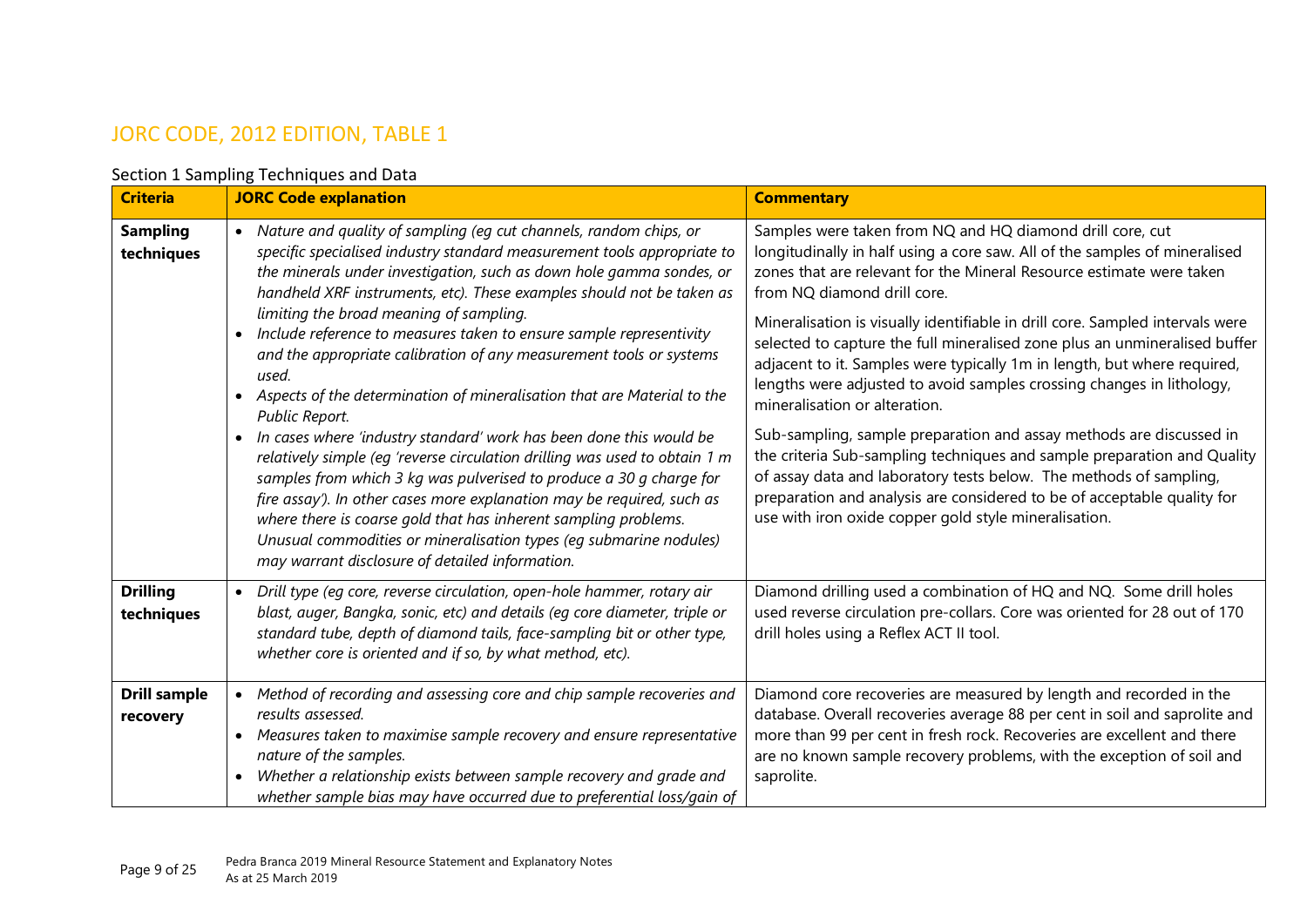| <b>Criteria</b>                                             | <b>JORC Code explanation</b>                                                                                                                                                                                                                                                                                                                                                                                                                                                                                                                                                                                                                                                                                                                                   | <b>Commentary</b>                                                                                                                                                                                                                                                                                                                                                                                                                                                                                                                                                                                                                                                                                                          |
|-------------------------------------------------------------|----------------------------------------------------------------------------------------------------------------------------------------------------------------------------------------------------------------------------------------------------------------------------------------------------------------------------------------------------------------------------------------------------------------------------------------------------------------------------------------------------------------------------------------------------------------------------------------------------------------------------------------------------------------------------------------------------------------------------------------------------------------|----------------------------------------------------------------------------------------------------------------------------------------------------------------------------------------------------------------------------------------------------------------------------------------------------------------------------------------------------------------------------------------------------------------------------------------------------------------------------------------------------------------------------------------------------------------------------------------------------------------------------------------------------------------------------------------------------------------------------|
|                                                             | fine/coarse material.                                                                                                                                                                                                                                                                                                                                                                                                                                                                                                                                                                                                                                                                                                                                          | Diamond core is reconstructed into continuous runs on an angle iron<br>cradle for recovery measurement and core orientation. Depths are<br>checked against those marked on the core blocks, and against the<br>drilling company's records.                                                                                                                                                                                                                                                                                                                                                                                                                                                                                 |
|                                                             |                                                                                                                                                                                                                                                                                                                                                                                                                                                                                                                                                                                                                                                                                                                                                                | There is no apparent relationship between sample recovery and grade.<br>The very high core recovery means that the effect of any bias on sample<br>grades would be negligible even if such a relationship existed.                                                                                                                                                                                                                                                                                                                                                                                                                                                                                                         |
| Logging                                                     | Whether core and chip samples have been geologically and<br>geotechnically logged to a level of detail to support appropriate Mineral<br>Resource estimation, mining studies and metallurgical studies.<br>Whether logging is qualitative or quantitative in nature. Core (or<br>$\bullet$<br>costean, channel, etc) photography.<br>The total length and percentage of the relevant intersections logged.<br>$\bullet$                                                                                                                                                                                                                                                                                                                                        | Drill core has been geologically logged for lithology, weathering,<br>structure (diamond core), mineralogy, mineralisation and colour, and<br>geotechnically logged for RQD, fracture frequency and rock strength.<br>Logging is considered to have appropriate detail to support Mineral<br>Resource estimation, mining studies and metallurgical studies.<br>Logging is qualitative in nature except for some aspects of geotechnical<br>logging which are quantitative. Core is photographed both wet and dry.<br>The total length logged is 54,948m, which is 97per cent of the total<br>drilled metres. All of the mineralised intersections that are relevant for<br>the Mineral Resource estimate have been logged. |
| Sub-<br>sampling<br>techniques<br>and sample<br>preparation | If core, whether cut or sawn and whether quarter, half or all core taken.<br>$\bullet$<br>If non-core, whether riffled, tube sampled, rotary split, etc and whether<br>$\bullet$<br>sampled wet or dry.<br>For all sample types, the nature, quality and appropriateness of the<br>$\bullet$<br>sample preparation technique.<br>Quality control procedures adopted for all sub-sampling stages to<br>$\bullet$<br>maximise representivity of samples.<br>Measures taken to ensure that the sampling is representative of the in<br>$\bullet$<br>situ material collected, including for instance results for field<br>duplicate/second-half sampling.<br>Whether sample sizes are appropriate to the grain size of the material<br>$\bullet$<br>being sampled. | Core samples are cut with a core saw. Half core is taken for sampling,<br>except where a field duplicate is taken, in which case quarter core is used<br>for sampling.<br>Sample preparation includes oven drying, crushing to 4mm, and riffle<br>splitting to obtain a sub-sample of at least 700g. This sub-sample is<br>pulverised to nominally 95 per cent passing 106µm. The sample<br>preparation technique is considered to be of an acceptable quality for<br>iron oxide copper gold style mineralisation.<br>Sample preparation quality control includes the use of blank samples and<br>field duplicates.<br>Quarter core duplicates are inserted at an approximate rate of 1                                    |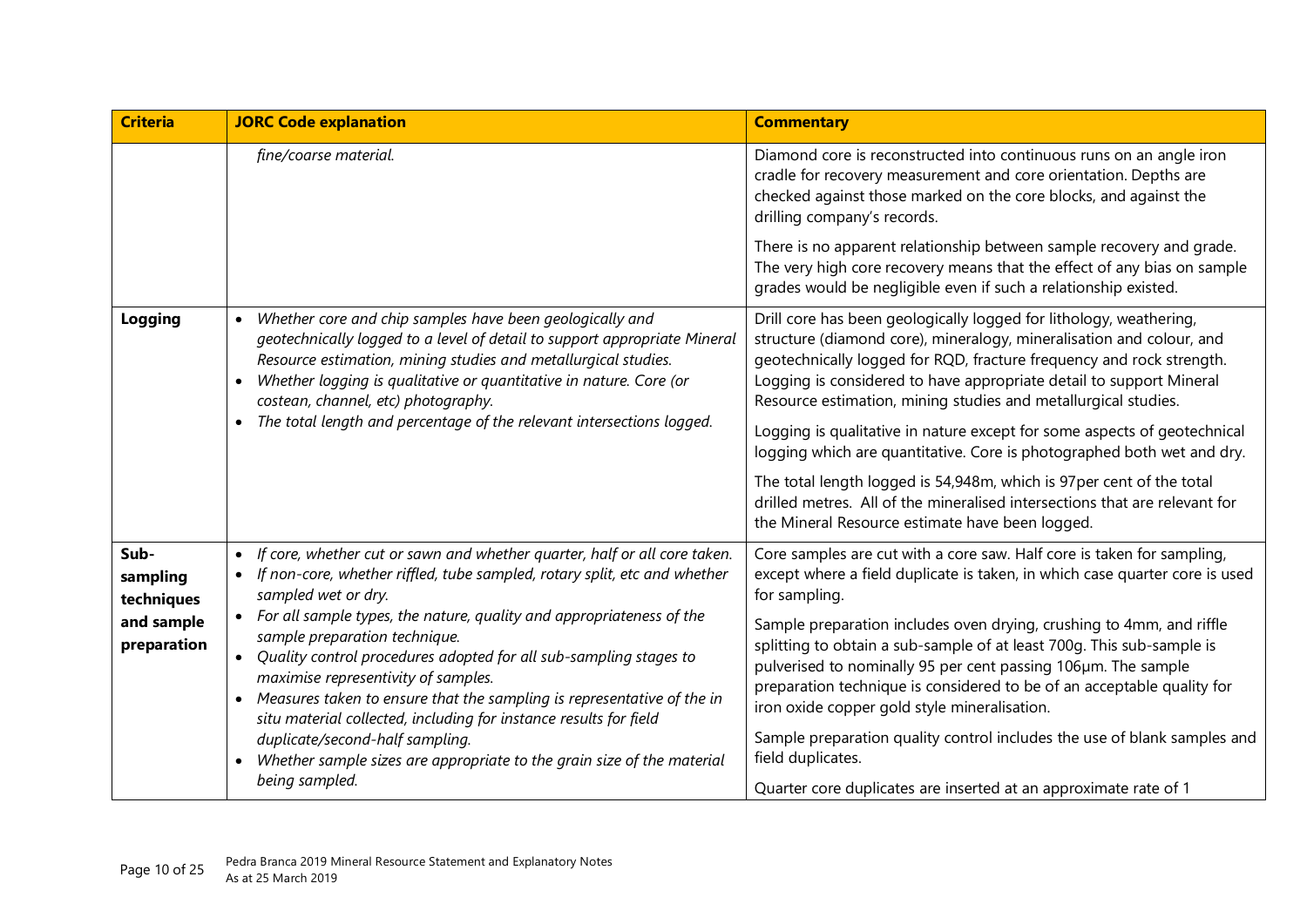| <b>Criteria</b>                                               | <b>JORC Code explanation</b>                                                                                                                                                                                                                                                                                                                                                                                                                                                                                                                                                                                                                          | <b>Commentary</b>                                                                                                                                                                                                                                                                                                                                                                                                                                                                                                                                                                                                                                                                                                                                                                                                                                                                                                                                                                         |
|---------------------------------------------------------------|-------------------------------------------------------------------------------------------------------------------------------------------------------------------------------------------------------------------------------------------------------------------------------------------------------------------------------------------------------------------------------------------------------------------------------------------------------------------------------------------------------------------------------------------------------------------------------------------------------------------------------------------------------|-------------------------------------------------------------------------------------------------------------------------------------------------------------------------------------------------------------------------------------------------------------------------------------------------------------------------------------------------------------------------------------------------------------------------------------------------------------------------------------------------------------------------------------------------------------------------------------------------------------------------------------------------------------------------------------------------------------------------------------------------------------------------------------------------------------------------------------------------------------------------------------------------------------------------------------------------------------------------------------------|
|                                                               |                                                                                                                                                                                                                                                                                                                                                                                                                                                                                                                                                                                                                                                       | duplicate per 40 normal samples. Results showed moderate to high<br>variability of grades in duplicate pairs.                                                                                                                                                                                                                                                                                                                                                                                                                                                                                                                                                                                                                                                                                                                                                                                                                                                                             |
|                                                               |                                                                                                                                                                                                                                                                                                                                                                                                                                                                                                                                                                                                                                                       | It was noted that there was moderate to high variability in duplicate<br>sample grades, however overall the sample sizes are considered to be<br>satisfactory for the style and type of mineralisation.                                                                                                                                                                                                                                                                                                                                                                                                                                                                                                                                                                                                                                                                                                                                                                                   |
| <b>Quality of</b><br>assay data<br>and<br>laboratory<br>tests | • The nature, quality and appropriateness of the assaying and laboratory<br>procedures used and whether the technique is considered partial or<br>total.<br>For geophysical tools, spectrometers, handheld XRF instruments, etc, the<br>$\bullet$<br>parameters used in determining the analysis including instrument<br>make and model, reading times, calibrations factors applied and their<br>derivation, etc.<br>Nature of quality control procedures adopted (eg standards, blanks,<br>$\bullet$<br>duplicates, external laboratory checks) and whether acceptable levels of<br>accuracy (ie lack of bias) and precision have been established. | Assaying for copper uses an aqua regia digest and an AAS finish (Avanco<br>drill holes), or a four acid digest and either an ICP-OES or AAS finish<br>(Noranda/Xstrata drill holes). Check assays at an umpire laboratory using<br>a four acid digest do not show any significant difference from copper<br>grades determined using an aqua regia digest at the primary laboratory.<br>Assaying for gold uses fire assay (50 gram for Avanco, 30 gram for<br>Xstrata/Noranda) and an AAS finish. Given the grain size and mineralogy<br>of the samples, the methods are considered total and appropriate.<br>Geophysical tools and portable XRF data have not been used for Mineral<br>Resource estimation, except to assist in geological interpretation.<br>Assay quality control includes the use of certified reference materials,<br>blanks, field duplicates and external (umpire) laboratory check sampling.<br>Acceptable levels of accuracy and precision have been established. |
| <b>Verification</b><br>of sampling<br>and assaying            | The verification of significant intersections by either independent or<br>$\bullet$<br>alternative company personnel.<br>The use of twinned holes.<br>$\bullet$<br>Documentation of primary data, data entry procedures, data<br>verification, data storage (physical and electronic) protocols.<br>Discuss any adjustment to assay data.                                                                                                                                                                                                                                                                                                             | Senior exploration geology staff have visually verified significant<br>intersections and results.<br>There are no twinned drill holes.<br>Primary data is collected on Microsoft Excel templates with detailed<br>geological and structural logging recorded on paper. Information is<br>transferred, validated, complied, and managed by the Company's in-<br>house database professional in a Microsoft Access database.<br>Where assay results are below detection limit, a value of half the<br>detection limit has been used. No other adjustments were made to assay<br>data used in this estimate.                                                                                                                                                                                                                                                                                                                                                                                 |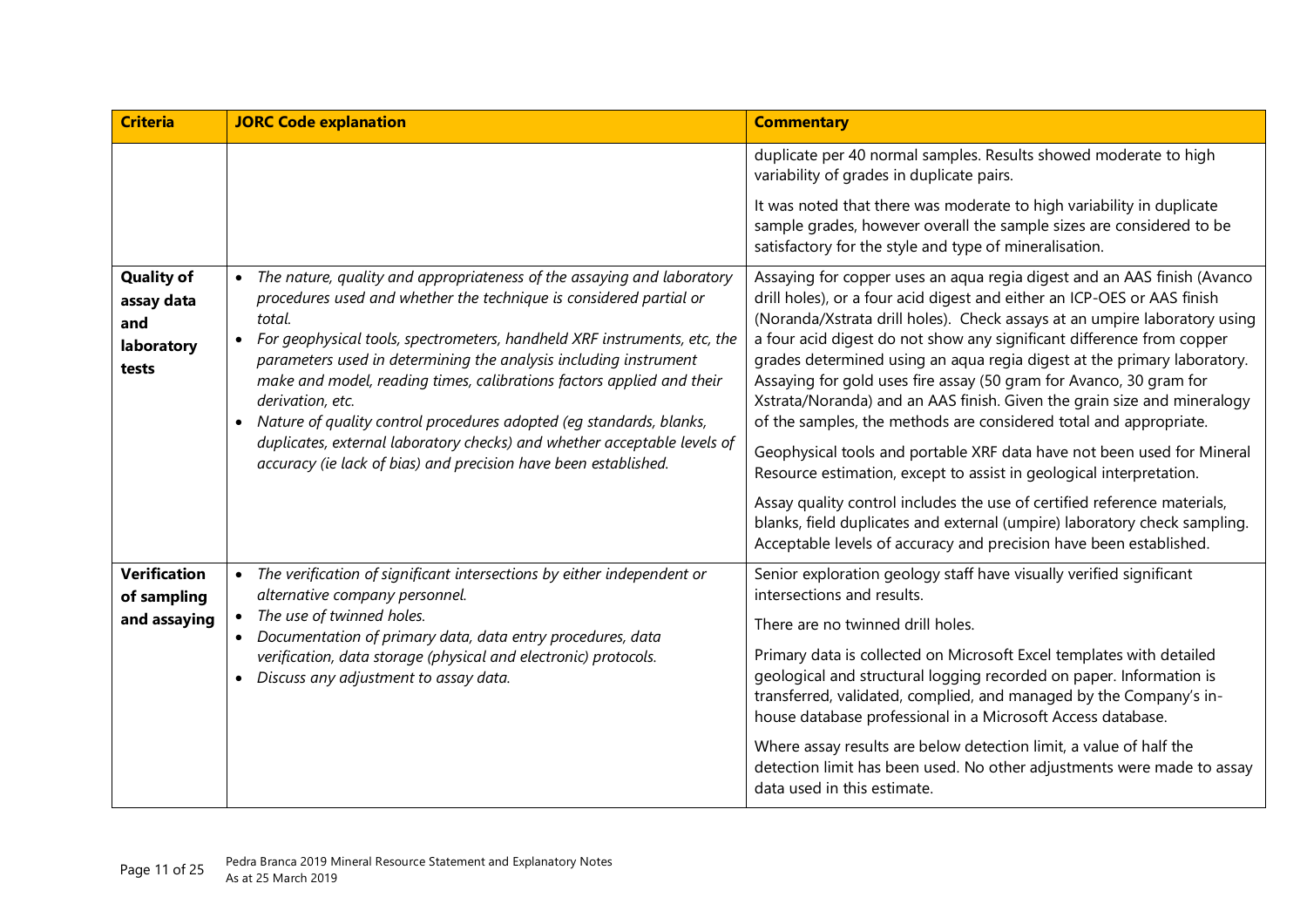| <b>Criteria</b>                     | <b>JORC Code explanation</b>                                                                                                                                                                                                                                                                                                                                          | <b>Commentary</b>                                                                                                                                                                                                                                                                                                                                                                                                                                                                                     |
|-------------------------------------|-----------------------------------------------------------------------------------------------------------------------------------------------------------------------------------------------------------------------------------------------------------------------------------------------------------------------------------------------------------------------|-------------------------------------------------------------------------------------------------------------------------------------------------------------------------------------------------------------------------------------------------------------------------------------------------------------------------------------------------------------------------------------------------------------------------------------------------------------------------------------------------------|
| <b>Location of</b><br>data points   | • Accuracy and quality of surveys used to locate drill holes (collar and<br>down-hole surveys), trenches, mine workings and other locations used<br>in Mineral Resource estimation.<br>Specification of the grid system used.<br>Quality and adequacy of topographic control.                                                                                         | Collar locations have been surveyed by differential GPS or total station.<br>For Avanco drill holes, downhole surveys have been completed using a<br>Maxibor digital down-hole tool, or a north-seeking gyro. For<br>Noranda/Xstrata drill holes, the survey method has not been recorded.<br>The accuracy and quality of surveys in general is considered to be<br>satisfactory. Notional downhole surveys were assumed for one historical<br>drill hole because of unreliable downhole survey data. |
|                                     |                                                                                                                                                                                                                                                                                                                                                                       | The grid system is Universal Transverse Mercator, SAD69 Zone 22 South.                                                                                                                                                                                                                                                                                                                                                                                                                                |
|                                     |                                                                                                                                                                                                                                                                                                                                                                       | The whole Pedra Branca area has been surveyed on ground, survey<br>points are nominally 30m apart, and more detailed in areas with greater<br>relief. The quality of the topographic control is adequate for Mineral<br>Resource estimation. The Mineral Resource does not extend up to the<br>topographic surface.                                                                                                                                                                                   |
| Data spacing<br>and<br>distribution | Data spacing for reporting of Exploration Results.<br>$\bullet$<br>Whether the data spacing and distribution is sufficient to establish the<br>$\bullet$<br>degree of geological and grade continuity appropriate for the Mineral<br>Resource and Ore Reserve estimation procedure(s) and classifications<br>applied.<br>Whether sample compositing has been applied. | The current drill spacing at Pedra Branca East is nominally 50m by 50m,<br>with some of the central upper part of the deposit drilled to a nominal<br>spacing of 50m by 25m. At depth the spacing widens to approximately<br>100m by 100m. At Pedra Branca West the spacing is nominally 100m by<br>100m, but with a subset of the deposit drilled to a nominal spacing of<br>50m by 50m.                                                                                                             |
|                                     |                                                                                                                                                                                                                                                                                                                                                                       | The data spacing and distribution is sufficient to establish the degree of<br>geological and grade continuity appropriate for the Mineral Resource<br>estimation process and classification.                                                                                                                                                                                                                                                                                                          |
|                                     |                                                                                                                                                                                                                                                                                                                                                                       | No physical compositing of samples has occurred. Compositing of data<br>into 1m lengths has occurred for Mineral Resource estimation.                                                                                                                                                                                                                                                                                                                                                                 |
|                                     |                                                                                                                                                                                                                                                                                                                                                                       |                                                                                                                                                                                                                                                                                                                                                                                                                                                                                                       |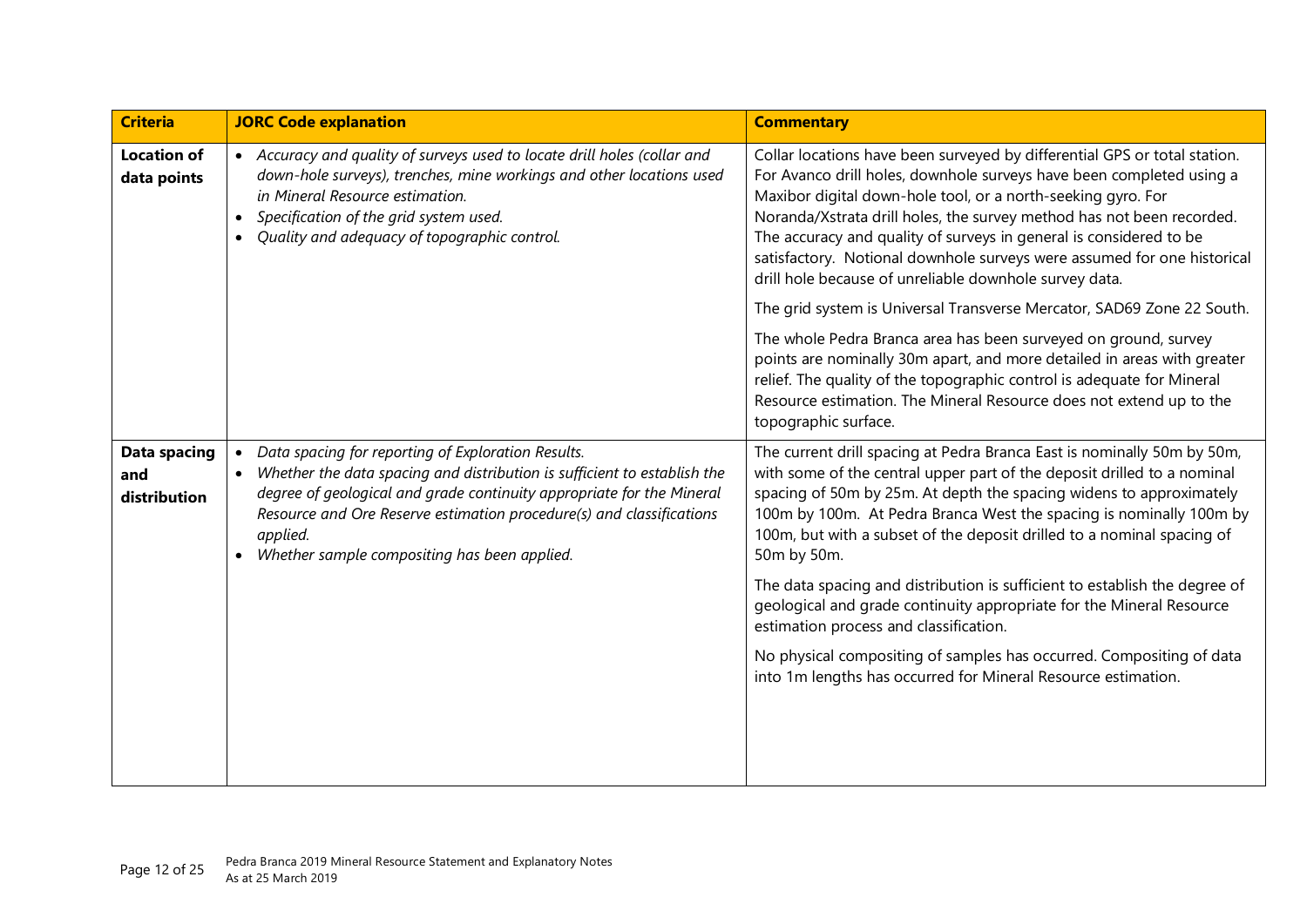| <b>Criteria</b>                                                            | <b>JORC Code explanation</b>                                                                                                                                                                                                                                                                                                                                                                                   | <b>Commentary</b>                                                                                                                                                                                                                                                                                                                                                                                                                                                                                                   |
|----------------------------------------------------------------------------|----------------------------------------------------------------------------------------------------------------------------------------------------------------------------------------------------------------------------------------------------------------------------------------------------------------------------------------------------------------------------------------------------------------|---------------------------------------------------------------------------------------------------------------------------------------------------------------------------------------------------------------------------------------------------------------------------------------------------------------------------------------------------------------------------------------------------------------------------------------------------------------------------------------------------------------------|
| <b>Orientation</b><br>of data in<br>relation to<br>geological<br>structure | Whether the orientation of sampling achieves unbiased sampling of<br>$\bullet$<br>possible structures and the extent to which this is known, considering<br>the deposit type.<br>If the relationship between the drilling orientation and the orientation<br>$\bullet$<br>of key mineralised structures is considered to have introduced a<br>sampling bias, this should be assessed and reported if material. | Geology and mineralisation at Pedra Branca mostly dips to the south.<br>Thus, the majority of drilling is angled to the north, at inclinations aimed<br>at achieving reasonable intersection angles.<br>The relationship between drilling orientation and mineralisation<br>orientation is not considered to have introduced a sampling bias.                                                                                                                                                                       |
| <b>Sample</b><br>security                                                  | • The measures taken to ensure sample security.                                                                                                                                                                                                                                                                                                                                                                | For Avanco drill holes, core samples are received in core trays at Avanco's<br>secure core yard. All sampling and work on the samples is carried out<br>within the confines of this facility. Samples are delivered by Avanco<br>personnel directly to the laboratory in Parauapebas. The laboratory<br>confirms receipt of the samples and advises if there is any discrepancy<br>with the list of delivered samples. Information on sample security<br>measures for Noranda/Xstrata drill holes is not available. |
| <b>Audits or</b><br>reviews                                                | The results of any audits or reviews of sampling techniques and data.<br>$\bullet$                                                                                                                                                                                                                                                                                                                             | CSA Global Pty Ltd completed a review of drilling, sampling, data and<br>exploration management procedures in 2012, with favourable results.<br>Xstract Mining Consultants reviewed data collection processes during<br>2018 but no sampling was occurring at the time of the site visit. Xstract<br>identified what they considered medium-risk findings regarding<br>procedural documentation, database management systems, laboratory<br>systems, and variability of duplicate sample grades.                    |
|                                                                            |                                                                                                                                                                                                                                                                                                                                                                                                                | An external review was undertaken by AMC Consultants on the current<br>Mineral Resource estimate. In its review, AMC recognised that QA/QC<br>protocols were in place, but considered the volume, accuracy and<br>precision of QA/QC data to not be fully understood and that a thorough<br>collation of all analytical methods and quality control data across the life<br>of the project should be completed.                                                                                                     |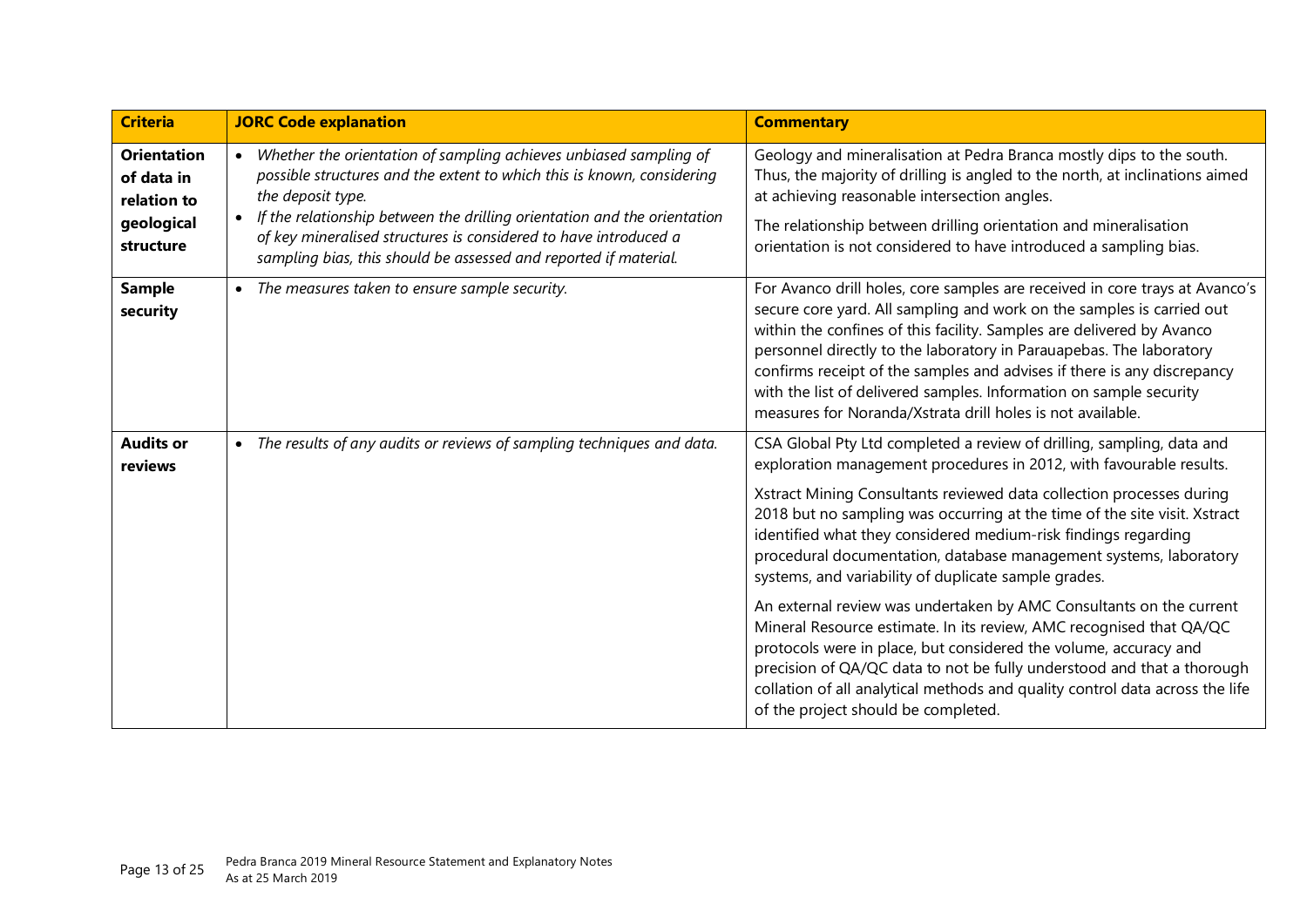|  | Section 2 Reporting of Exploration Results |  |  |  |
|--|--------------------------------------------|--|--|--|
|--|--------------------------------------------|--|--|--|

| <b>Criteria</b>                                         | <b>JORC Code explanation</b>                                                                                                                                                                                                                                                                                                                                                                                                                                                                                                                                                                                                       | <b>Commentary</b>                                                                                                                                                                                                                                                                                                                                                                                                                                                                                                                                                            |
|---------------------------------------------------------|------------------------------------------------------------------------------------------------------------------------------------------------------------------------------------------------------------------------------------------------------------------------------------------------------------------------------------------------------------------------------------------------------------------------------------------------------------------------------------------------------------------------------------------------------------------------------------------------------------------------------------|------------------------------------------------------------------------------------------------------------------------------------------------------------------------------------------------------------------------------------------------------------------------------------------------------------------------------------------------------------------------------------------------------------------------------------------------------------------------------------------------------------------------------------------------------------------------------|
| <b>Mineral</b><br>tenement<br>and land<br>tenure status | • Type, reference name/number, location and ownership including<br>agreements or material issues with third parties such as joint ventures,<br>partnerships, overriding royalties, native title interests, historical sites,<br>wilderness or national park and environmental settings.<br>The security of the tenure held at the time of reporting along with any<br>$\bullet$<br>known impediments to obtaining a licence to operate in the area.                                                                                                                                                                                | The Pedra Branca deposit is located in Pará, Brazil, in license<br>850.318/2000 which is held by Vale Dourado Mineração Ltda which is a<br>wholly owned Brazilian subsidiary of OZ Minerals Ltd. Existing third party<br>royalties amount to 3 per cent net smelter on copper and 25 per cent net<br>smelter return on gold. State royalties amount to 2 per cent net smelter<br>return on copper and 2 per cent net smelter return on gold.<br>All tenements are granted exploration licenses. No known impediments<br>exist to obtaining a license to operate in the area. |
| <b>Exploration</b><br>done by<br>other parties          | • Acknowledgment and appraisal of exploration by other parties.                                                                                                                                                                                                                                                                                                                                                                                                                                                                                                                                                                    | Mineralisation at Pedra Branca was discovered in 2003 by Noranda.<br>Noranda (then Falconbridge) was purchased by Xstrata in 2006. Avanco<br>purchased the Pedra Branca project from Xstrata in 2012. OZ Minerals<br>purchased Avanco in 2018.<br>Data from the ten holes drilled by Noranda and the twelve holes drilled<br>by Xstrata at Pedra Branca are considered to be of an acceptable quality<br>for inclusion together with Avanco data for Mineral Resource estimation.                                                                                            |
| Geology                                                 | • Deposit type, geological setting and style of mineralisation.                                                                                                                                                                                                                                                                                                                                                                                                                                                                                                                                                                    | Pedra Branca is an iron oxide copper gold deposit, hosted predominantly<br>by mafic metavolcanic and granitic rocks.                                                                                                                                                                                                                                                                                                                                                                                                                                                         |
| <b>Drill hole</b><br><b>Information</b>                 | • A summary of all information material to the understanding of the<br>exploration results including a tabulation of the following information<br>for all Material drill holes:<br>easting and northing of the drill hole collar<br>$\circ$<br>elevation or RL (Reduced Level - elevation above sea level in metres)<br>$\circ$<br>of the drill hole collar<br>dip and azimuth of the hole<br>$\circ$<br>down hole length and interception depth<br>hole length.<br>$\circ$<br>If the exclusion of this information is justified on the basis that the<br>information is not Material and this exclusion does not detract from the | No Exploration Results have been reported in this release, therefore there<br>is no drill hole information to report.<br>The Mineral Resource estimate uses all of the available drill hole<br>information.                                                                                                                                                                                                                                                                                                                                                                  |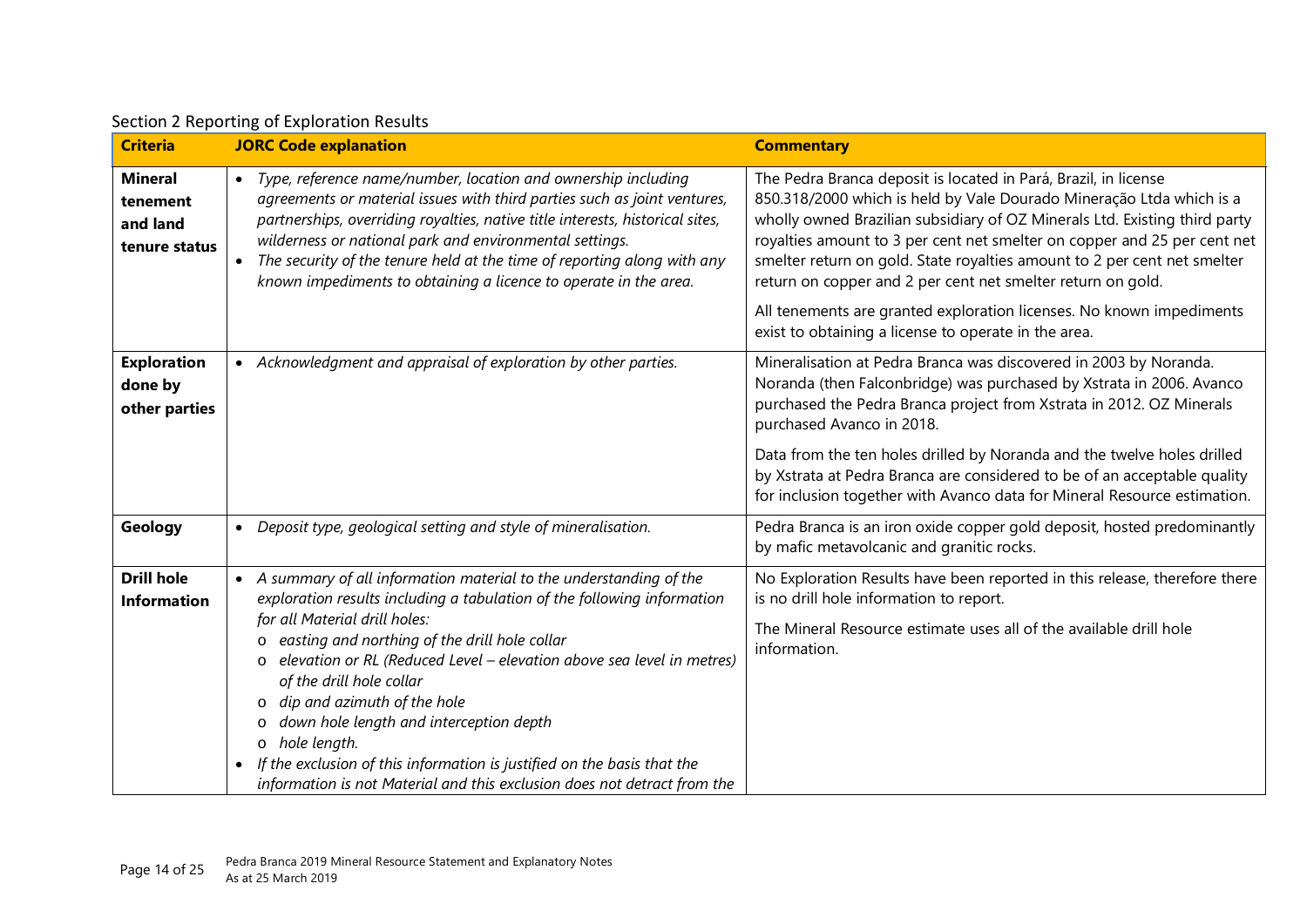| <b>Criteria</b>                                                                  | <b>JORC Code explanation</b>                                                                                                                                                                                                                                                                                                                                                                                                                                                                                                                                                                   | <b>Commentary</b>                                                                                                                                                    |
|----------------------------------------------------------------------------------|------------------------------------------------------------------------------------------------------------------------------------------------------------------------------------------------------------------------------------------------------------------------------------------------------------------------------------------------------------------------------------------------------------------------------------------------------------------------------------------------------------------------------------------------------------------------------------------------|----------------------------------------------------------------------------------------------------------------------------------------------------------------------|
|                                                                                  | understanding of the report, the Competent Person should clearly<br>explain why this is the case.                                                                                                                                                                                                                                                                                                                                                                                                                                                                                              |                                                                                                                                                                      |
| <b>Data</b><br>aggregation<br>methods                                            | In reporting Exploration Results, weighting averaging techniques,<br>maximum and/or minimum grade truncations (eg cutting of high<br>grades) and cut-off grades are usually Material and should be stated.<br>Where aggregate intercepts incorporate short lengths of high grade<br>$\bullet$<br>results and longer lengths of low grade results, the procedure used for<br>such aggregation should be stated and some typical examples of such<br>aggregations should be shown in detail.<br>• The assumptions used for any reporting of metal equivalent values<br>should be clearly stated. | No Exploration Results have been reported in this release, therefore there<br>is no aggregated drill hole information to report.                                     |
| Relationship<br>between<br>mineralisatio<br>n widths and<br>intercept<br>lengths | These relationships are particularly important in the reporting of<br><b>Exploration Results.</b><br>If the geometry of the mineralisation with respect to the drill hole angle<br>is known, its nature should be reported.<br>If it is not known and only the down hole lengths are reported, there<br>$\bullet$<br>should be a clear statement to this effect (eg 'down hole length, true<br>width not known').                                                                                                                                                                              | No Exploration Results have been reported in this release, therefore there<br>are no relationships between mineralisation widths and intercept lengths<br>to report. |
| <b>Diagrams</b>                                                                  | Appropriate maps and sections (with scales) and tabulations of<br>$\bullet$<br>intercepts should be included for any significant discovery being<br>reported These should include, but not be limited to a plan view of drill<br>hole collar locations and appropriate sectional views.                                                                                                                                                                                                                                                                                                        | No Exploration Results have been reported in this release, therefore no<br>exploration diagrams have been produced.                                                  |
| <b>Balanced</b><br>reporting                                                     | Where comprehensive reporting of all Exploration Results is not<br>$\bullet$<br>practicable, representative reporting of both low and high grades<br>and/or widths should be practiced to avoid misleading reporting of<br><b>Exploration Results.</b>                                                                                                                                                                                                                                                                                                                                         | No Exploration Results have been reported in this release, therefore there<br>are no results to report.                                                              |
| <b>Other</b><br>substantive                                                      | Other exploration data, if meaningful and material, should be reported<br>$\bullet$<br>including (but not limited to): geological observations; geophysical<br>survey results; geochemical survey results; bulk samples - size and                                                                                                                                                                                                                                                                                                                                                             | There are no other substantive exploration data of a meaningful or<br>material nature to report.                                                                     |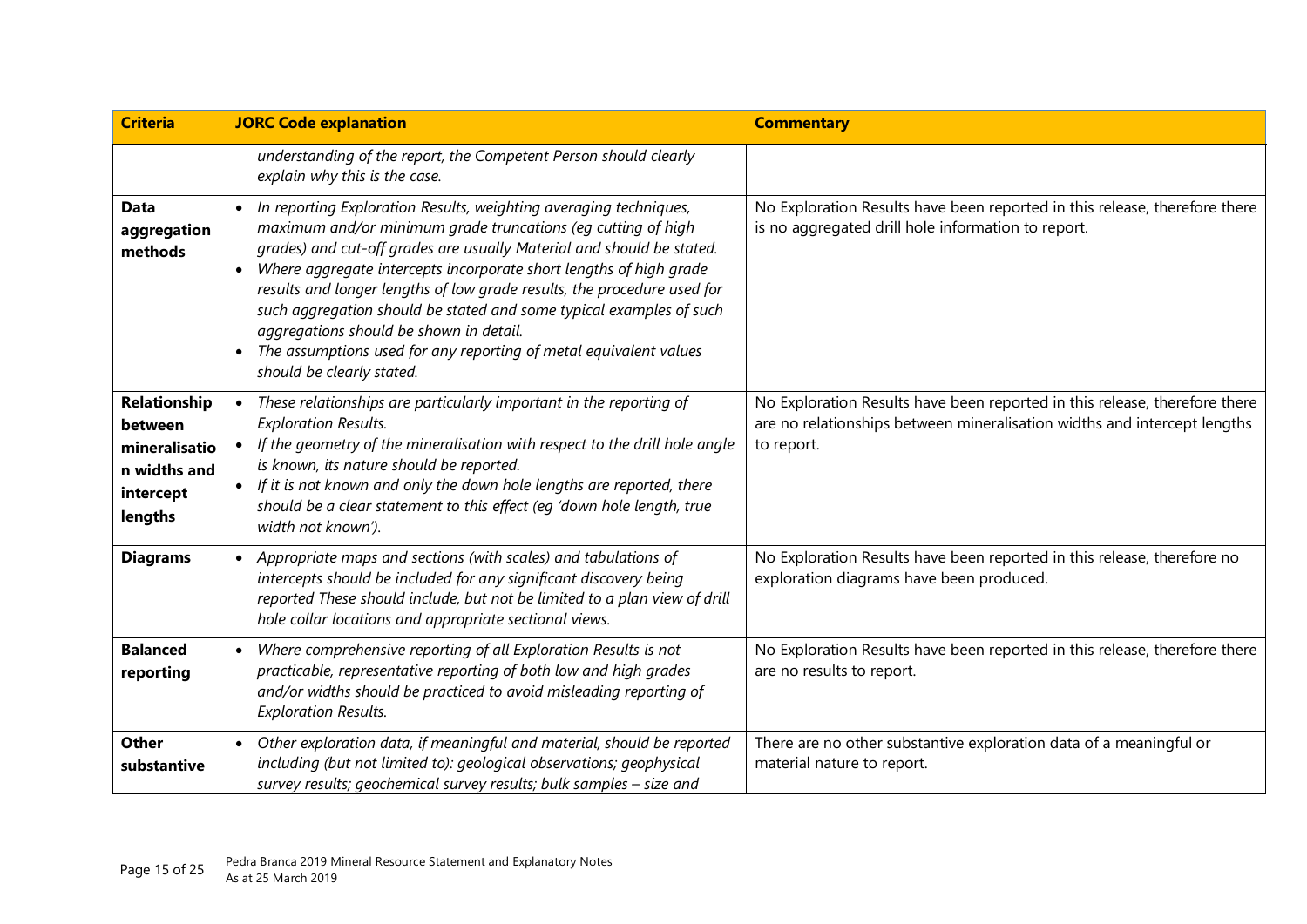| <b>Criteria</b>     | <b>JORC Code explanation</b>                                                                                                                                                                                                                                                                                                                       | <b>Commentary</b>                                                                                                                                                                                                                                                                                                                                                 |
|---------------------|----------------------------------------------------------------------------------------------------------------------------------------------------------------------------------------------------------------------------------------------------------------------------------------------------------------------------------------------------|-------------------------------------------------------------------------------------------------------------------------------------------------------------------------------------------------------------------------------------------------------------------------------------------------------------------------------------------------------------------|
| exploration<br>data | method of treatment; metallurgical test results; bulk density,<br>groundwater, geotechnical and rock characteristics; potential<br>deleterious or contaminating substances.                                                                                                                                                                        |                                                                                                                                                                                                                                                                                                                                                                   |
| <b>Further work</b> | The nature and scale of planned further work (eq tests for lateral<br>extensions or depth extensions or large-scale step-out drilling).<br>Diagrams clearly highlighting the areas of possible extensions,<br>including the main geological interpretations and future drilling areas,<br>provided this information is not commercially sensitive. | Proposed future work will consist of a combination of infill and<br>extensional test drilling to further define and where possible close the<br>limits of the Pedra Branca mineralisation. It would also test near<br>mineralisation exploration opportunities, which may be identified during<br>such works.<br>Diagrams are included in this report (Figure 4). |

#### Section 3 Estimation and Reporting of Mineral Resources

| <b>Criteria</b>              | <b>JORC Code explanation</b>                                                                                                                                                                                                                           | <b>Commentary</b>                                                                                                                                                                                                                                                                                                                                                                                        |
|------------------------------|--------------------------------------------------------------------------------------------------------------------------------------------------------------------------------------------------------------------------------------------------------|----------------------------------------------------------------------------------------------------------------------------------------------------------------------------------------------------------------------------------------------------------------------------------------------------------------------------------------------------------------------------------------------------------|
| <b>Database</b><br>integrity | Measures taken to ensure that data has not been corrupted by, for<br>$\bullet$<br>example, transcription or keying errors, between its initial collection<br>and its use for Mineral Resource estimation purposes.<br>Data validation procedures used. | The database is maintained by a database professional. A significant<br>amount of data transcription has occurred, including assay data at the<br>laboratory. For Avanco data, analysis for copper uses two different<br>digestions where the grade exceeds 0.2 per cent copper, and a<br>comparison of these data provides some confidence that the number of<br>transcription errors is not excessive. |
|                              |                                                                                                                                                                                                                                                        | The database was validated using a combination of database queries and<br>visual inspection spatially on screen.                                                                                                                                                                                                                                                                                         |
| <b>Site visits</b>           | Comment on any site visits undertaken by the Competent Person and<br>$\bullet$<br>the outcome of those visits.<br>If no site visits have been undertaken indicate why this is the case.                                                                | No visits to the Pedra Branca site have been undertaken by the<br>Competent Person. This was due to no activity occurring at the project at<br>the time the Competent Person was in Brazil.                                                                                                                                                                                                              |
|                              |                                                                                                                                                                                                                                                        | Extensive discussions relating the deposit geology and geological<br>interpretation were conducted with the project's Principal Exploration<br>Geologist in Parauapebas, Brazil. This included extensive review of core<br>photography from across the deposit and associated geological sections.                                                                                                       |
|                              |                                                                                                                                                                                                                                                        | A major contributor to the preparation of the Mineral Resource estimate                                                                                                                                                                                                                                                                                                                                  |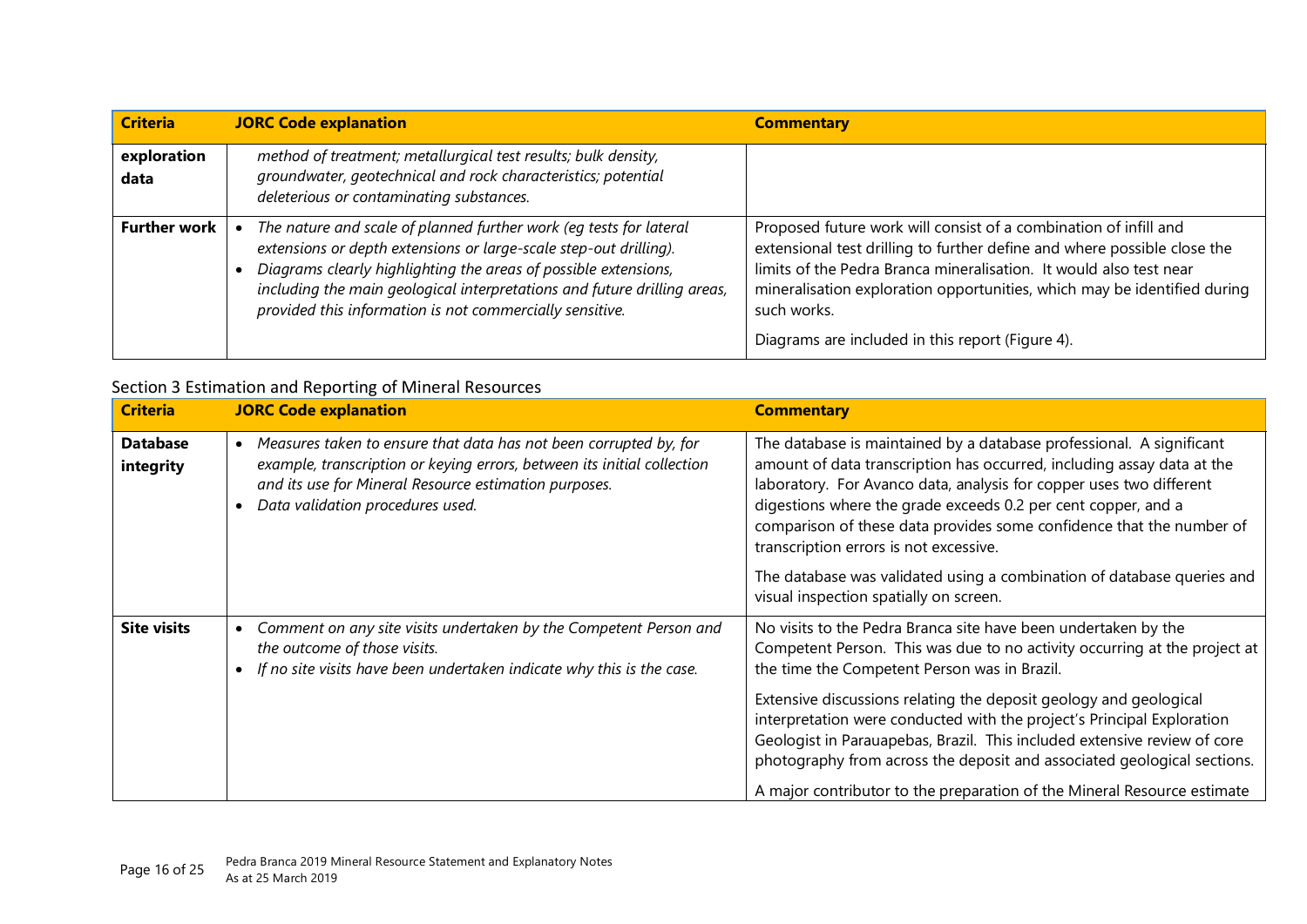| <b>Criteria</b>                  | <b>JORC Code explanation</b>                                                                                                                                                                                                                                                                                                                                                                                | <b>Commentary</b>                                                                                                                                                                                                                                                                                                                                                                                                                                                                                                                                                                                                                                    |
|----------------------------------|-------------------------------------------------------------------------------------------------------------------------------------------------------------------------------------------------------------------------------------------------------------------------------------------------------------------------------------------------------------------------------------------------------------|------------------------------------------------------------------------------------------------------------------------------------------------------------------------------------------------------------------------------------------------------------------------------------------------------------------------------------------------------------------------------------------------------------------------------------------------------------------------------------------------------------------------------------------------------------------------------------------------------------------------------------------------------|
|                                  |                                                                                                                                                                                                                                                                                                                                                                                                             | did visit the site and was satisfied that the data collection processes were<br>adequate for the purposes of Mineral Resource estimation.                                                                                                                                                                                                                                                                                                                                                                                                                                                                                                            |
| Geological<br>interpretatio<br>n | Confidence in (or conversely, the uncertainty of) the geological<br>interpretation of the mineral deposit.<br>Nature of the data used and of any assumptions made.<br>The effect, if any, of alternative interpretations on Mineral Resource<br>estimation.<br>The use of geology in guiding and controlling Mineral Resource<br>estimation.<br>The factors affecting continuity both of grade and geology. | For the East, the overall mineralised zone at a large scale is tabular in<br>shape, and the characteristics of the hanging wall rocks, footwall rocks,<br>and mineralised zone are reasonably consistent between drill holes.<br>Therefore, confidence in the overall shape and limits of the mineralised<br>zone is high, except for the extent of extrapolation along strike and down<br>plunge. Confidence in the existence of a consistent high-grade zone on<br>the hanging wall edge of the mineralisation is also high, although its<br>thickness varies. Confidence in the interpreted shape of other footwall<br>high-grade zones is lower. |
|                                  |                                                                                                                                                                                                                                                                                                                                                                                                             | For the West, there are several lenses of mineralisation, and confidence in<br>the interpretation of some of these lenses is low.                                                                                                                                                                                                                                                                                                                                                                                                                                                                                                                    |
|                                  |                                                                                                                                                                                                                                                                                                                                                                                                             | Drill hole data, including assays, logging, photos and petrophysics have<br>been used to guide the geological interpretation. Extrapolation of<br>mineralisation beyond drilling has been assumed up to a maximum of<br>50m where the mineralisation is open.                                                                                                                                                                                                                                                                                                                                                                                        |
|                                  |                                                                                                                                                                                                                                                                                                                                                                                                             | An alternate interpretation and estimation was completed for the Eastern<br>zone. Localised differences in the connectivity of high-grade intercepts<br>were noted, particularly in the footwall high-grade zones. Overall<br>comparison of the interpretation and estimate to the final model used<br>showed very little difference in overall tonnage and grade outcomes.                                                                                                                                                                                                                                                                          |
|                                  |                                                                                                                                                                                                                                                                                                                                                                                                             | Alternative interpretations could affect both the tonnes and grade of the<br>Mineral Resource. Changing the limits of extrapolation along strike or<br>down plunge would change the tonnage. Different approaches to<br>constraining high-grade zones during estimation would change the<br>grade distribution, and consequently the tonnage and average grade<br>above a given cut-off grade.                                                                                                                                                                                                                                                       |
|                                  |                                                                                                                                                                                                                                                                                                                                                                                                             | Geology has guided the choice of how mineralised domains should be                                                                                                                                                                                                                                                                                                                                                                                                                                                                                                                                                                                   |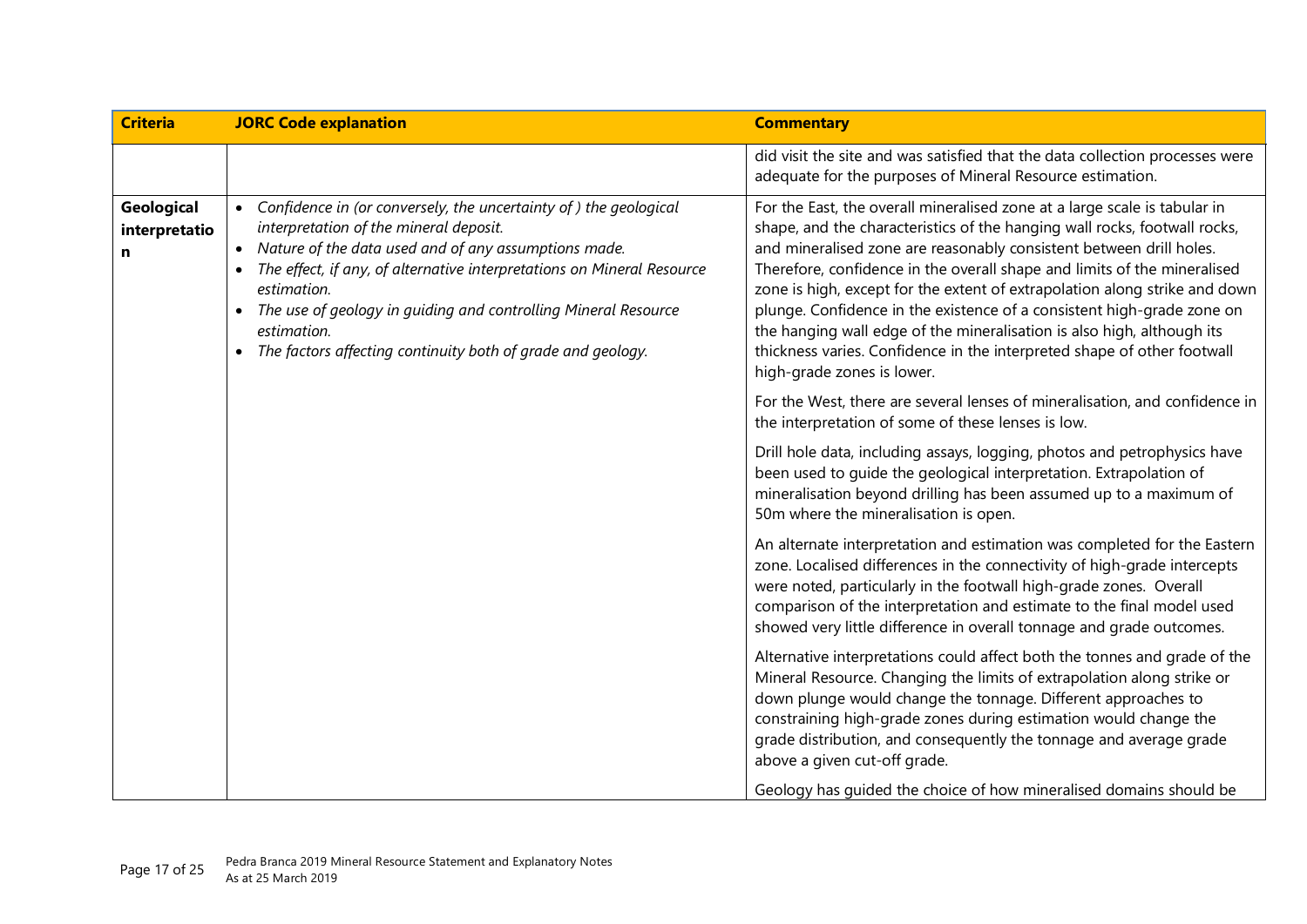| <b>Criteria</b>                                     | <b>JORC Code explanation</b>                                                                                                                                                                                                                                                                                                                                                                                                                                                                                                                                                                                                                  | <b>Commentary</b>                                                                                                                                                                                                                                                                                                                                                                                                                                                                                                                                                                                                                                                                                                                    |
|-----------------------------------------------------|-----------------------------------------------------------------------------------------------------------------------------------------------------------------------------------------------------------------------------------------------------------------------------------------------------------------------------------------------------------------------------------------------------------------------------------------------------------------------------------------------------------------------------------------------------------------------------------------------------------------------------------------------|--------------------------------------------------------------------------------------------------------------------------------------------------------------------------------------------------------------------------------------------------------------------------------------------------------------------------------------------------------------------------------------------------------------------------------------------------------------------------------------------------------------------------------------------------------------------------------------------------------------------------------------------------------------------------------------------------------------------------------------|
|                                                     |                                                                                                                                                                                                                                                                                                                                                                                                                                                                                                                                                                                                                                               | modelled. Although modelling was primarily based on copper grade,<br>high-grade domains have been modelled by looking to match<br>mineralisation nature, such that they are consistent with respect to the<br>project geology team's interpretation of mineral zonation.                                                                                                                                                                                                                                                                                                                                                                                                                                                             |
|                                                     |                                                                                                                                                                                                                                                                                                                                                                                                                                                                                                                                                                                                                                               | The host shear zone is continuous in the Eastern zone. Minor post-<br>mineralisation faulting may offset mineralisation at a smaller scale than<br>that which can be reliably modelled using the current drill hole data.<br>Local zones of semi-massive sulfides with high copper grades exist within<br>the overall mineralised zone, but continuity of some of these zones<br>between drill holes is not always obvious. Where the relationship<br>between high-grade semi-massive intersections in adjacent drill holes<br>zones is not reasonably clear, they have been left unconstrained within<br>the overall mineralised zone.                                                                                              |
| <b>Dimensions</b>                                   | The extent and variability of the Mineral Resource expressed as length<br>$\bullet$<br>(along strike or otherwise), plan width, and depth below surface to the<br>upper and lower limits of the Mineral Resource.                                                                                                                                                                                                                                                                                                                                                                                                                             | The estimated Mineral Resource extends 1700m along strike, with a<br>350m gap between the eastern and western lodes. Plan thickness varies<br>between 130m in the west where there is a series of stacked vertical<br>lenses to 20m in the east where the orebody presents as a single<br>mineralised zone. Depth below surface to the upper limit of the Mineral<br>Resource is 10-20m with the mineralisation extending vertically for 560m<br>in the west and 770m in the East.                                                                                                                                                                                                                                                   |
| <b>Estimation</b><br>and<br>modelling<br>techniques | The nature and appropriateness of the estimation technique(s) applied<br>$\bullet$<br>and key assumptions, including treatment of extreme grade values,<br>domaining, interpolation parameters and maximum distance of<br>extrapolation from data points. If a computer assisted estimation<br>method was chosen include a description of computer software and<br>parameters used.<br>The availability of check estimates, previous estimates and/or mine<br>$\bullet$<br>production records and whether the Mineral Resource estimate takes<br>appropriate account of such data.<br>The assumptions made regarding recovery of by-products. | The overall mineralisation envelope was modelled using a 0.2 per cent<br>copper cut-off grade. Within this overall mineralised zone, five high-<br>grade zones have been modelled. The first represents the eastern<br>hanging wall high-grade zone, which is a zone of semi-massive to<br>disseminated sulfides, and was modelled using an approximate 2 per<br>cent copper cut-off grade, in some cases adjusted where there was a<br>sharp change in grade and character of the sulfides. The second, third<br>and fourth represent small high-grade zones of semi-massive sulfides in<br>the east near the footwall contact, modelled using a cut-off of<br>approximately 1.5 to 2 per cent copper or where there was an obvious |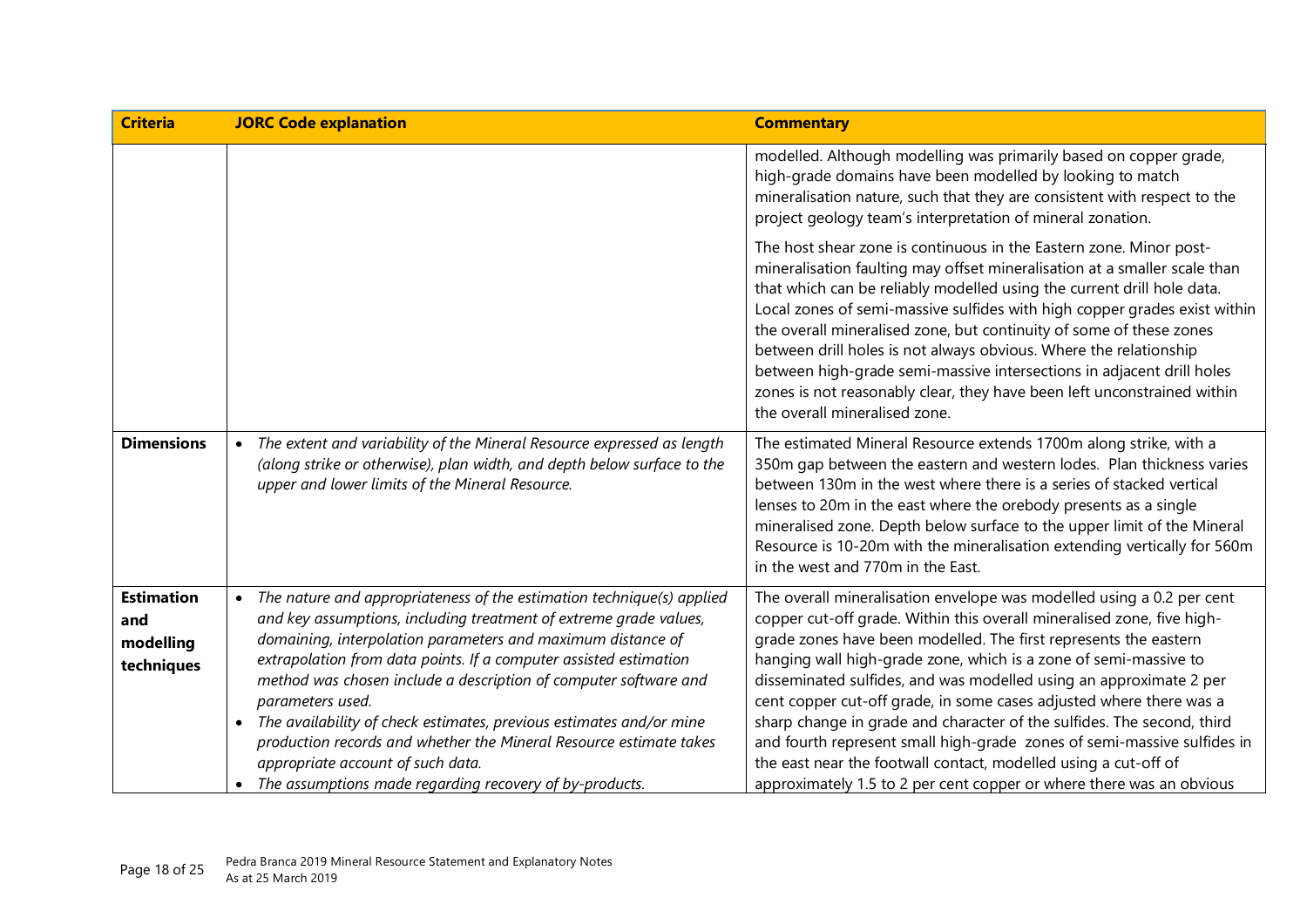| <b>Criteria</b> | <b>JORC Code explanation</b>                                                                                                                                                                                                                                                                                                                                                                                                                                                                                                                                                                                                                                                                                                                                      | <b>Commentary</b>                                                                                                                                                                                                                                                                                                                                                                                                                                                                                                                                                                                                                                                                                                                                                                                                                                                                                                                                                                                                                                                                                                                                                                                                                                                                                                                                                                                                                                                                                                                                                                                                                                                                                                                                                                                                                                                                                                                                                                                                                                                                                                                         |
|-----------------|-------------------------------------------------------------------------------------------------------------------------------------------------------------------------------------------------------------------------------------------------------------------------------------------------------------------------------------------------------------------------------------------------------------------------------------------------------------------------------------------------------------------------------------------------------------------------------------------------------------------------------------------------------------------------------------------------------------------------------------------------------------------|-------------------------------------------------------------------------------------------------------------------------------------------------------------------------------------------------------------------------------------------------------------------------------------------------------------------------------------------------------------------------------------------------------------------------------------------------------------------------------------------------------------------------------------------------------------------------------------------------------------------------------------------------------------------------------------------------------------------------------------------------------------------------------------------------------------------------------------------------------------------------------------------------------------------------------------------------------------------------------------------------------------------------------------------------------------------------------------------------------------------------------------------------------------------------------------------------------------------------------------------------------------------------------------------------------------------------------------------------------------------------------------------------------------------------------------------------------------------------------------------------------------------------------------------------------------------------------------------------------------------------------------------------------------------------------------------------------------------------------------------------------------------------------------------------------------------------------------------------------------------------------------------------------------------------------------------------------------------------------------------------------------------------------------------------------------------------------------------------------------------------------------------|
|                 | • Estimation of deleterious elements or other non-grade variables of<br>economic significance (eg sulphur for acid mine drainage<br>characterisation).<br>In the case of block model interpolation, the block size in relation to the<br>average sample spacing and the search employed.<br>Any assumptions behind modelling of selective mining units.<br>Any assumptions about correlation between variables.<br>Description of how the geological interpretation was used to control the<br>resource estimates.<br>Discussion of basis for using or not using grade cutting or capping.<br>$\bullet$<br>The process of validation, the checking process used, the comparison of<br>model data to drill hole data, and use of reconciliation data if available. | step-change in grade. The fifth represents a medium grade zone in the<br>west of moderate to heavily-disseminated chalcopyrite, modelled using a<br>cut-off of approximately 1.5 per cent copper. Estimation used Ordinary<br>Kriging in Maptek Vulcan software. Samples were composited to 1m<br>lengths. Variography was analysed using Snowden Supervisor software.<br>For Cu and Au, up to three estimation passes were used in mineralised<br>domains in the East, having search ellipsoids of 80m×50m×10m,<br>120m×75m×15m and 240m×150m×30m. For passes one and two, a<br>minimum of six samples and a maximum of 24 samples were allowed,<br>with at most four samples per drill hole. For pass three a minimum of two<br>and a maximum of 24 samples were allowed with a maximum of six<br>samples per drill hole. The somewhat restrictive first and second pass<br>search criteria were intended to force interpolation between drill holes,<br>to keep the interpolation suitably anisotropic, and to avoid excessive<br>smoothing of grade between high- and low-grade zones. For the<br>Western zone, the search parameters were more inclusive than those for<br>the East, to better suit the thicker zone of mineralisation in the West. To<br>allow for variability in the orientation of mineralisation, an anisotropy<br>model was used which varied the search ellipsoid and variogram model<br>axis on a block-by-block basis. No specific restrictions were placed on<br>the treatment of high-grade samples.<br>Previous estimates were available and their approaches to estimation<br>have been considered. A check estimate was available for the eastern<br>zone of mineralisation. The estimate was domained independently from<br>the final estimate and demonstrated localised differences in the<br>connectivity of high-grade samples. Globally however there was no<br>material difference in the estimated tonnage or grade of the check and<br>final estimate. No mine production has occurred.<br>It is assumed that Cu and Au would be recovered, and this is supported<br>by metallurgical studies. |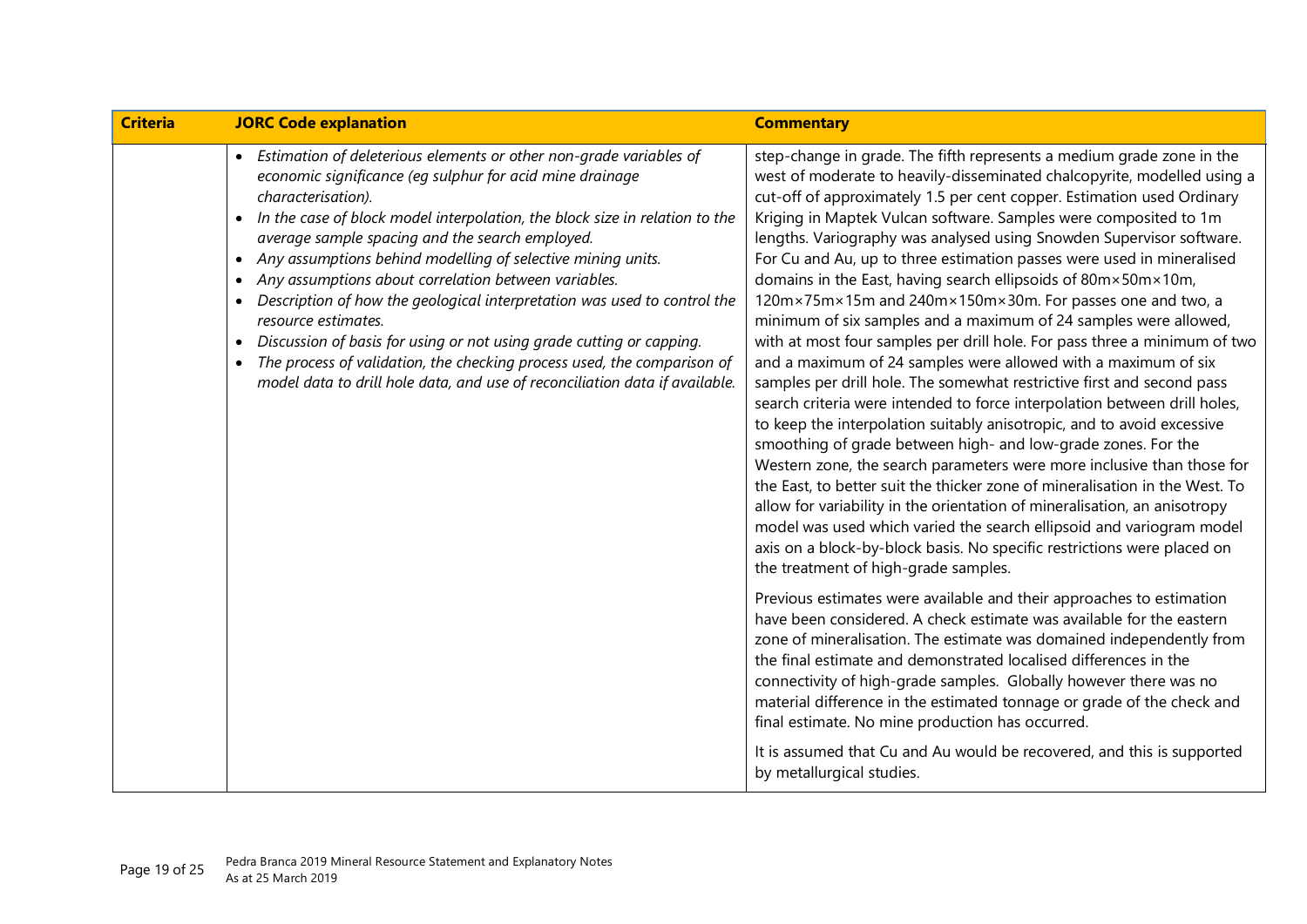| <b>Criteria</b>       | <b>JORC Code explanation</b>                                                                                                                         | <b>Commentary</b>                                                                                                                                                                                                                                                                                                                                                                                                                        |
|-----------------------|------------------------------------------------------------------------------------------------------------------------------------------------------|------------------------------------------------------------------------------------------------------------------------------------------------------------------------------------------------------------------------------------------------------------------------------------------------------------------------------------------------------------------------------------------------------------------------------------------|
|                       |                                                                                                                                                      | Cu, Au, Ag, Ni, Co and density were estimated.                                                                                                                                                                                                                                                                                                                                                                                           |
|                       |                                                                                                                                                      | The maximum block size in mineralised domains was<br>$10m(X) \times 5m(Y) \times 10m(Z)$ . Sub-blocks to a minimum of<br>$2.5m(X) \times 1m(Y) \times 2.5m(Z)$ were permitted. The size is small in relation to<br>the typical drill hole spacing and the search ellipsoid. The block size was<br>chosen to adequately represent the mineralised domain shapes. The<br>block size is not intended to imply a selective mining unit size. |
|                       |                                                                                                                                                      | No selective mining units were assumed in this estimate.                                                                                                                                                                                                                                                                                                                                                                                 |
|                       |                                                                                                                                                      | Gold and density had a positive correlation with copper. These variables<br>were estimated independently but using the same mineralisation<br>domains, with the exception of a single high density zone of magnetite-<br>amphibole alteration in the east.                                                                                                                                                                               |
|                       |                                                                                                                                                      | Interpreted mineralised domain boundaries were treated as hard<br>boundaries for the purposes of Mineral Resource estimation.                                                                                                                                                                                                                                                                                                            |
|                       |                                                                                                                                                      | Grade cutting or capping was not used because the sample grade<br>distributions within each domain were not considered sufficiently skewed<br>for these to be required                                                                                                                                                                                                                                                                   |
|                       |                                                                                                                                                      | Block model validation included comparison of domain block volumes<br>and wireframe volumes, domain mean sample grades versus block<br>grades, swath plots, and a visual review of sample grades versus block<br>grades. No reconciliation data is available.                                                                                                                                                                            |
| <b>Moisture</b>       | Whether the tonnages are estimated on a dry basis or with natural<br>$\bullet$<br>moisture, and the method of determination of the moisture content. | Tonnages are estimated on a dry basis. The moisture content is assumed<br>to be zero because the drill core is not visibly porous.                                                                                                                                                                                                                                                                                                       |
| Cut-off<br>parameters | • The basis of the adopted cut-off grade(s) or quality parameters applied.                                                                           | The Mineral Resource is reported above a cut-off grade of US\$35/t Net<br>Smelter Return (NSR), which is considered reasonable for an<br>underground operation.                                                                                                                                                                                                                                                                          |
|                       |                                                                                                                                                      | The US\$35/t Net Smelter Return takes into account revenue from copper                                                                                                                                                                                                                                                                                                                                                                   |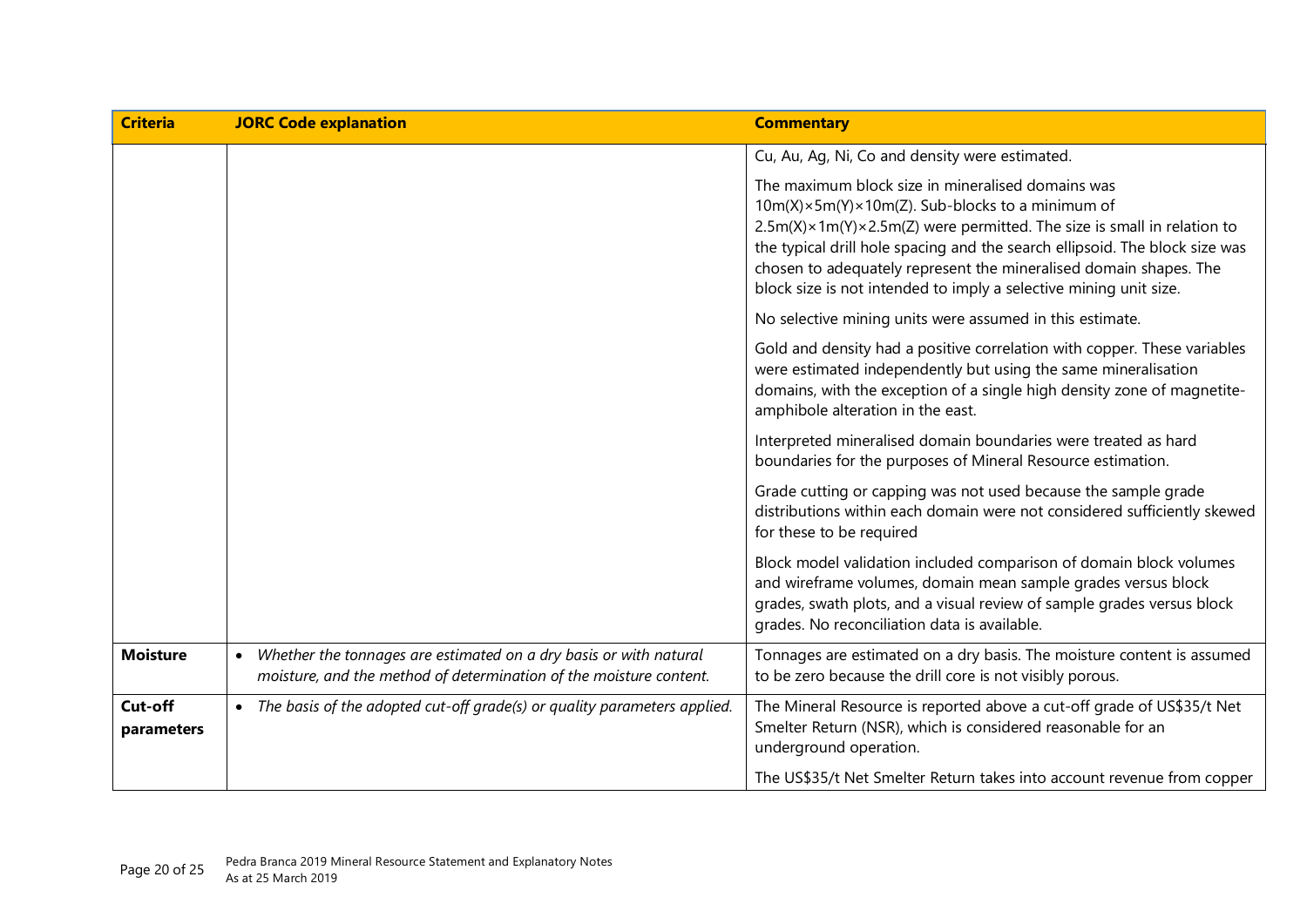| <b>Criteria</b>                            | <b>JORC Code explanation</b>                                                                                                                                                                                                                                                        | <b>Commentary</b>                                                                                                                                                                                                                                                                                                                                                                                                                                                        |
|--------------------------------------------|-------------------------------------------------------------------------------------------------------------------------------------------------------------------------------------------------------------------------------------------------------------------------------------|--------------------------------------------------------------------------------------------------------------------------------------------------------------------------------------------------------------------------------------------------------------------------------------------------------------------------------------------------------------------------------------------------------------------------------------------------------------------------|
|                                            |                                                                                                                                                                                                                                                                                     | and gold metals and offsets projected site operating and sustaining<br>capital costs, including underground operating development. This cut-<br>off represents approximately 80 per cent of the high-level assessment of<br>a mining break-even value. The calculation of NSR values in the resource<br>model considers metallurgical recoveries and the copper and gold metal<br>included in the NSR calculation have reasonable potential to be<br>recovered and sold. |
|                                            |                                                                                                                                                                                                                                                                                     | It is the Competent Person's opinion that these methods and cut-off<br>grades satisfy the requirements for reasonable prospects for eventual<br>economic extraction.                                                                                                                                                                                                                                                                                                     |
|                                            |                                                                                                                                                                                                                                                                                     | Metal price assumptions and recoveries used in the NSR calculation are<br>detailed in Table 1 and are in line with the OZ Minerals corporate<br>economic assumptions which are released periodically each year.                                                                                                                                                                                                                                                          |
|                                            |                                                                                                                                                                                                                                                                                     | <b>Table 1: Metal Pricing and Metallurgical Recoveries</b><br><b>Assumption</b><br>Cu US\$/lb<br>2.96<br>Au US\$/oz<br>1305<br>Cu Recovery<br>90.3%<br>Au Recovery<br>71.5%<br>The recoveries specified in Table 1 are based on a projection of the life of<br>mine forecast. All recovery determinations have used up-to-date<br>metallurgical test work models and copper-gold ore feed mineral<br>speciation considerations.                                          |
| <b>Mining</b><br>factors or<br>assumptions | • Assumptions made regarding possible mining methods, minimum<br>mining dimensions and internal (or, if applicable, external) mining<br>dilution. It is always necessary as part of the process of determining<br>reasonable prospects for eventual economic extraction to consider | It is assumed that the Pedra Branca deposit will be mined by a<br>combination of underground longitudinal and transverse stoping<br>methods.<br>Underground mining design and a Feasibility Study is in progress. Mining                                                                                                                                                                                                                                                 |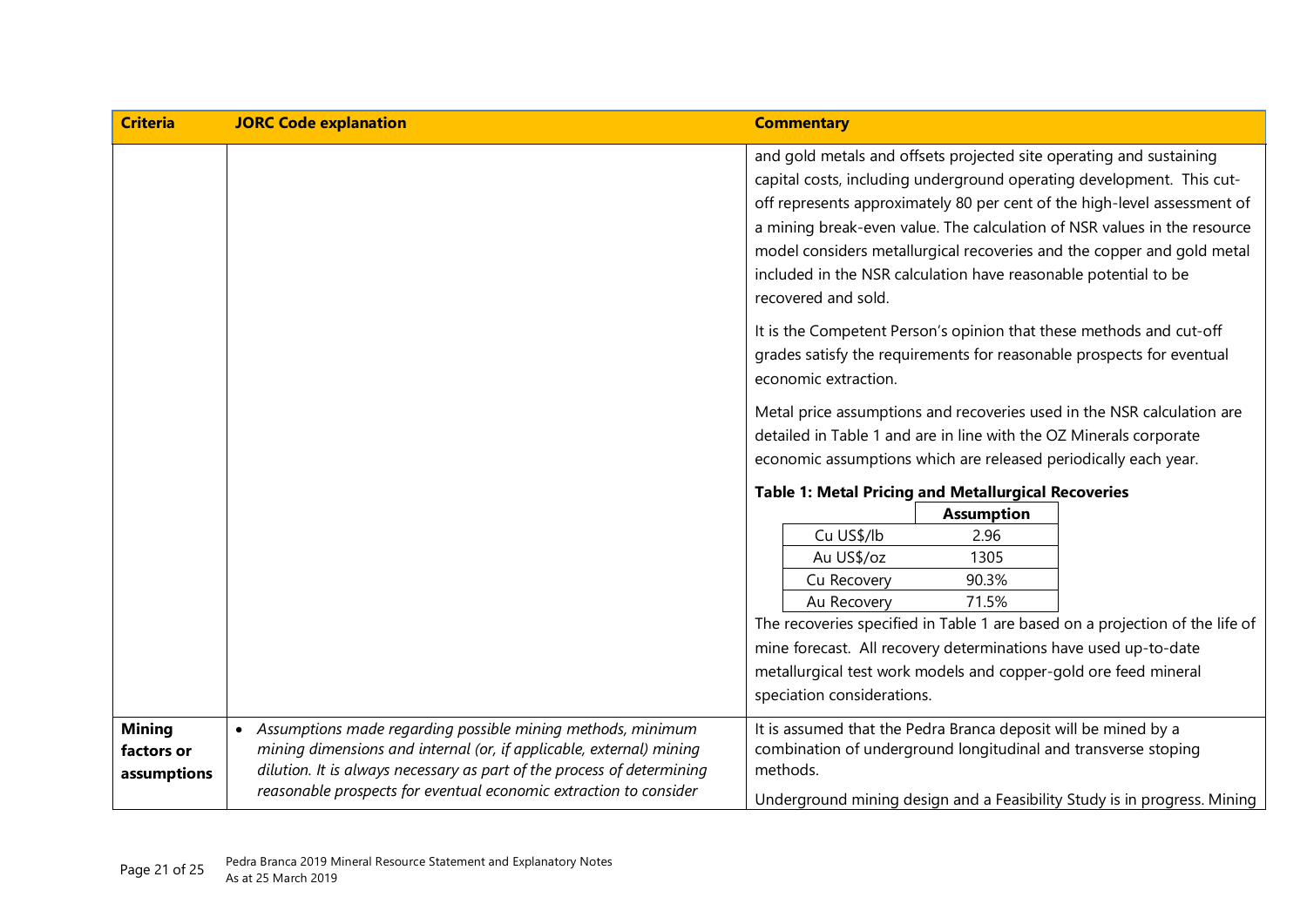| <b>Criteria</b>                                     | <b>JORC Code explanation</b>                                                                                                                                                                                                                                                                                                                                                                                                                                                                                                                                                                                                                                                                            | <b>Commentary</b>                                                                                                                                                                                                                                                                                                                                                                                                                                                                                                                                                                               |
|-----------------------------------------------------|---------------------------------------------------------------------------------------------------------------------------------------------------------------------------------------------------------------------------------------------------------------------------------------------------------------------------------------------------------------------------------------------------------------------------------------------------------------------------------------------------------------------------------------------------------------------------------------------------------------------------------------------------------------------------------------------------------|-------------------------------------------------------------------------------------------------------------------------------------------------------------------------------------------------------------------------------------------------------------------------------------------------------------------------------------------------------------------------------------------------------------------------------------------------------------------------------------------------------------------------------------------------------------------------------------------------|
|                                                     | potential mining methods, but the assumptions made regarding mining<br>methods and parameters when estimating Mineral Resources may not<br>always be rigorous. Where this is the case, this should be reported with<br>an explanation of the basis of the mining assumptions made.                                                                                                                                                                                                                                                                                                                                                                                                                      | assumptions such as dilution and minimum mining widths will be<br>included in the optimisation, detailed mine planning and Life of Mine<br>plan that will be completed in the Ore Reserve estimations that are in<br>progress.                                                                                                                                                                                                                                                                                                                                                                  |
| <b>Metallurgical</b><br>factors or<br>assumptions   | The basis for assumptions or predictions regarding metallurgical<br>$\bullet$<br>amenability. It is always necessary as part of the process of determining<br>reasonable prospects for eventual economic extraction to consider<br>potential metallurgical methods, but the assumptions regarding<br>metallurgical treatment processes and parameters made when<br>reporting Mineral Resources may not always be rigorous. Where this is<br>the case, this should be reported with an explanation of the basis of the<br>metallurgical assumptions made.                                                                                                                                                | Metallurgical test work has been undertaken on numerous composite<br>samples sourced from the Pedra Branca deposit, with the selected<br>samples selected to give good spatial and mineralisation type<br>representation of the deposit.<br>Bench scale test work to date has demonstrated that a conventional<br>crushing, grinding and flotation circuit similar to that of the OZ Minerals<br>Antas North mining operation would produce acceptable concentrate<br>grades and metal recoveries.                                                                                              |
| <b>Environmen-</b><br>tal factors or<br>assumptions | Assumptions made regarding possible waste and process residue<br>disposal options. It is always necessary as part of the process of<br>determining reasonable prospects for eventual economic extraction to<br>consider the potential environmental impacts of the mining and<br>processing operation. While at this stage the determination of potential<br>environmental impacts, particularly for a greenfields project, may not<br>always be well advanced, the status of early consideration of these<br>potential environmental impacts should be reported. Where these<br>aspects have not been considered this should be reported with an<br>explanation of the environmental assumptions made. | Bench scale flotation test work has been completed. This includes<br>production of tailings and tailings analysis which has been fed into the<br>tailing dam engineering design, which is in progress.<br>Sulfide material mined from the operation will be processed in the<br>concentrator, while waste rock will be stockpiled into an integrated waste<br>landform adjacent to the mining operation in line with Brazilian<br>environmental regulations. This waste landform will include containment<br>requirements for the management of contaminated waters and sediment<br>generation. |
| <b>Bulk density</b>                                 | Whether assumed or determined. If assumed, the basis for the<br>$\bullet$<br>assumptions. If determined, the method used, whether wet or dry, the<br>frequency of the measurements, the nature, size and representativeness<br>of the samples.<br>The bulk density for bulk material must have been measured by<br>methods that adequately account for void spaces (vugs, porosity, etc),<br>moisture and differences between rock and alteration zones within the<br>deposit.                                                                                                                                                                                                                          | The water immersion method has been used for density determinations.<br>4,009 samples were collected from 92 drill holes drilled into the deposit.<br>The intervals that were selected for density determination were reviewed<br>to assess whether selection bias had occurred. Although high-density<br>zones had been sampled more frequently than low-density zones, the<br>results within each mineralised domain are considered representative.<br>The mineralised material is not significantly porous, nor is the                                                                       |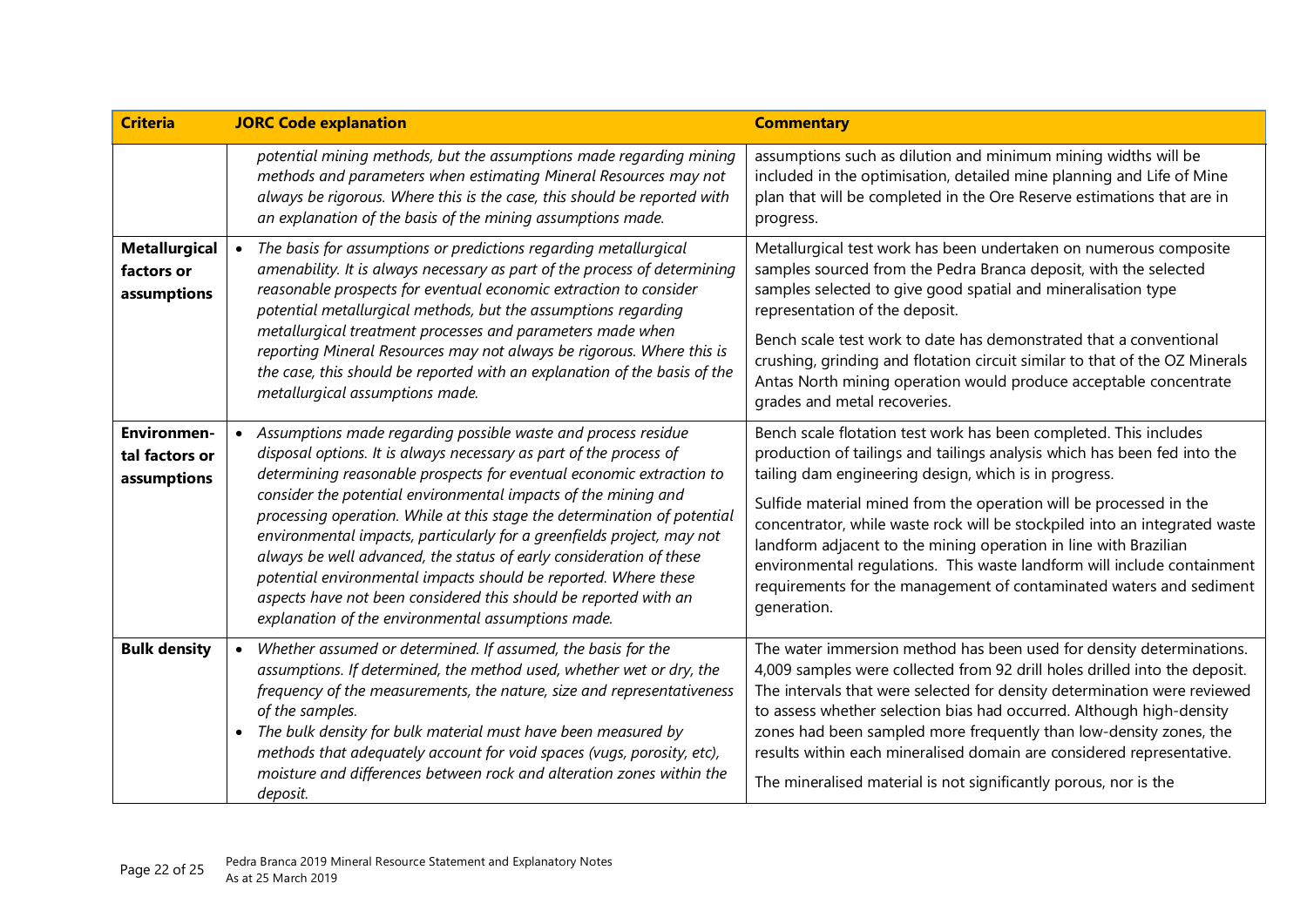| <b>Criteria</b>       | <b>JORC Code explanation</b>                                                                                                                                                                                                                                                                                                                                                                                                                                                                    | <b>Commentary</b>                                                                                                                                                                                                                                                                                                                                                                                                                                                                                                                                                                                                                                                                                                                                                                                                                                                                                                                                                                                                                                                                                                                                                                                                  |
|-----------------------|-------------------------------------------------------------------------------------------------------------------------------------------------------------------------------------------------------------------------------------------------------------------------------------------------------------------------------------------------------------------------------------------------------------------------------------------------------------------------------------------------|--------------------------------------------------------------------------------------------------------------------------------------------------------------------------------------------------------------------------------------------------------------------------------------------------------------------------------------------------------------------------------------------------------------------------------------------------------------------------------------------------------------------------------------------------------------------------------------------------------------------------------------------------------------------------------------------------------------------------------------------------------------------------------------------------------------------------------------------------------------------------------------------------------------------------------------------------------------------------------------------------------------------------------------------------------------------------------------------------------------------------------------------------------------------------------------------------------------------|
|                       | • Discuss assumptions for bulk density estimates used in the evaluation<br>process of the different materials.                                                                                                                                                                                                                                                                                                                                                                                  | surrounding rock.<br>The same mineralisation domains used for copper estimation were<br>considered to be suitable for use as constraining domains for bulk<br>density estimation, with the exception of a single high-density zone of<br>magnetite-amphibole alteration in the east. Estimation of density used<br>Ordinary Kriging. Where no samples were found within the final search<br>ellipsoid, blocks within mineralised domains were assigned a density of<br>2.91 and blocks in the surrounding unmineralised rock were assigned a<br>density of 2.77.                                                                                                                                                                                                                                                                                                                                                                                                                                                                                                                                                                                                                                                   |
| <b>Classification</b> | The basis for the classification of the Mineral Resources into varying<br>$\bullet$<br>confidence categories.<br>• Whether appropriate account has been taken of all relevant factors (ie<br>relative confidence in tonnage/grade estimations, reliability of input<br>data, confidence in continuity of geology and metal values, quality,<br>quantity and distribution of the data).<br>Whether the result appropriately reflects the Competent Person's view<br>$\bullet$<br>of the deposit. | Classification of the Mineral Resource is primarily based on confidence in<br>the geological/grade continuity of the mineralisation, estimation pass<br>and spacing of the drill hole data. Material was classified as Measured or<br>Indicated where it was considered unlikely that a significantly different<br>alternative interpretation could be made about the position, thickness or<br>orientation of the overall mineralised zone. Material was classified as<br>Inferred where confidence in the interpreted shape of the mineralisation<br>was low.<br>At the reporting cut-off continuity in the east of the deposit was good.<br>Cut-off continuity in the west of the deposit was lower and subsequently<br>additional continuity restrictions were applied to ensure that appropriate<br>reporting was achieved.<br>Appropriate account has been taken of all relevant factors (ie relative<br>confidence in tonnage/grade estimations, reliability of input data and<br>associated quality control, confidence in continuity of geology and metal<br>values, quality, quantity and distribution of the data).<br>The result appropriately reflects the Competent Person's view of the<br>deposit. |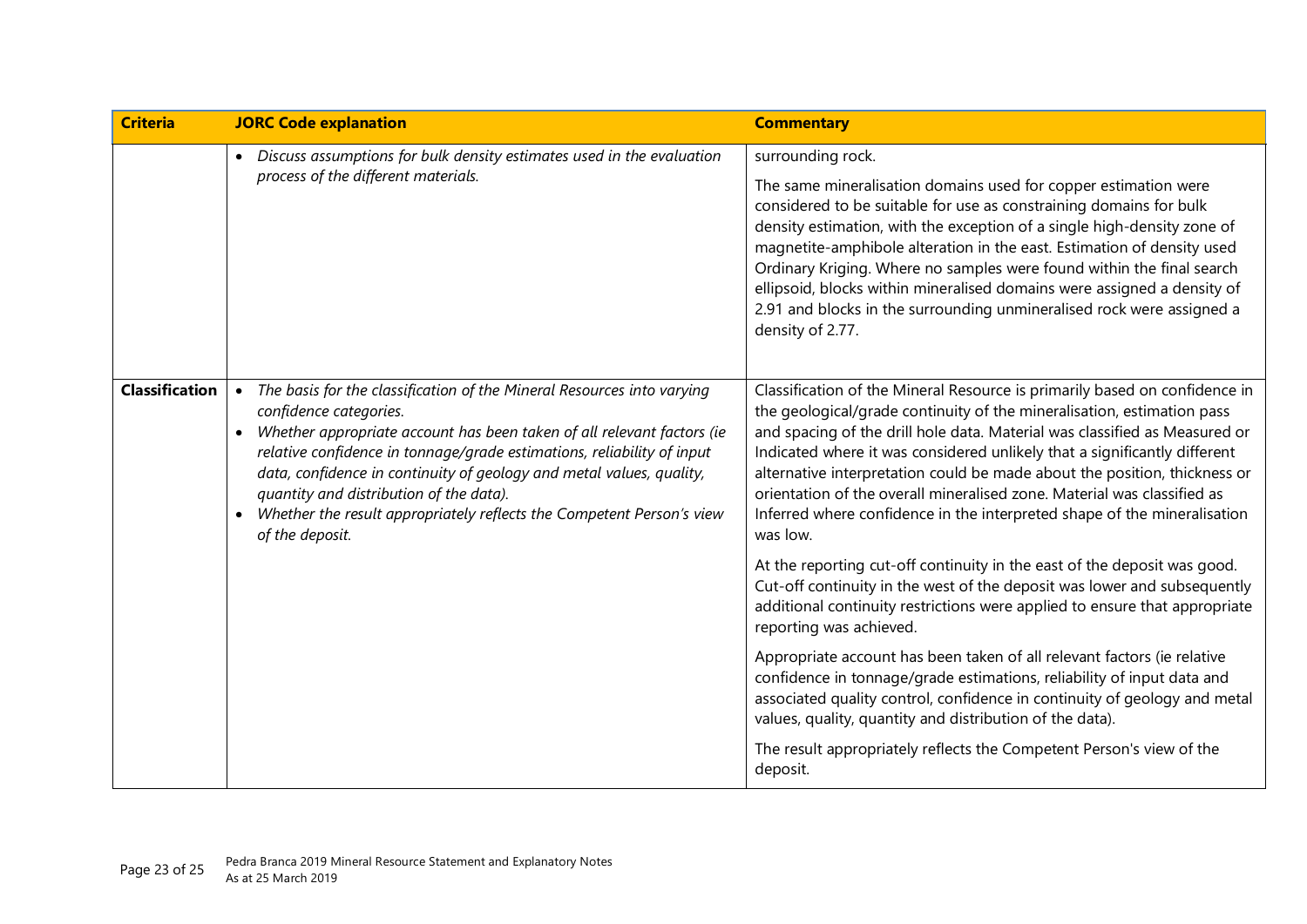| <b>Criteria</b>                                             | <b>JORC Code explanation</b>                                                                                                                                                                                                                                                                                                                                                                                                                                                                                                                                                                                                                                                                                                                                                                                                                                                                                                                                 | <b>Commentary</b>                                                                                                                                                                                                                                                                                                                                                                                                                                                                                                                                                                                                                                              |
|-------------------------------------------------------------|--------------------------------------------------------------------------------------------------------------------------------------------------------------------------------------------------------------------------------------------------------------------------------------------------------------------------------------------------------------------------------------------------------------------------------------------------------------------------------------------------------------------------------------------------------------------------------------------------------------------------------------------------------------------------------------------------------------------------------------------------------------------------------------------------------------------------------------------------------------------------------------------------------------------------------------------------------------|----------------------------------------------------------------------------------------------------------------------------------------------------------------------------------------------------------------------------------------------------------------------------------------------------------------------------------------------------------------------------------------------------------------------------------------------------------------------------------------------------------------------------------------------------------------------------------------------------------------------------------------------------------------|
| <b>Audits or</b><br>reviews                                 | The results of any audits or reviews of Mineral Resource estimates.<br>$\bullet$                                                                                                                                                                                                                                                                                                                                                                                                                                                                                                                                                                                                                                                                                                                                                                                                                                                                             | An external review was undertaken by AMC Consultants on the current<br>Mineral Resource estimate. In its review, AMC considered that the<br>estimation methodology was acceptable and that the Mineral Resource<br>classification was reasonable, given the complexity of the anisotropy and<br>data densities and that it was appropriately classified as Measured,<br>Indicated and Inferred Resources in accordance with the JORC Code<br>(2012).                                                                                                                                                                                                           |
| <b>Discussion of</b><br>relative<br>accuracy/<br>confidence | Where appropriate a statement of the relative accuracy and confidence<br>level in the Mineral Resource estimate using an approach or procedure<br>deemed appropriate by the Competent Person. For example, the<br>application of statistical or geostatistical procedures to quantify the<br>relative accuracy of the resource within stated confidence limits, or, if<br>such an approach is not deemed appropriate, a qualitative discussion of<br>the factors that could affect the relative accuracy and confidence of the<br>estimate.<br>The statement should specify whether it relates to global or local<br>estimates, and, if local, state the relevant tonnages, which should be<br>relevant to technical and economic evaluation. Documentation should<br>include assumptions made and the procedures used.<br>These statements of relative accuracy and confidence of the estimate<br>should be compared with production data, where available. | The accuracy and confidence level in the Mineral Resource estimate is<br>commensurate with that implied by the classification. Global accuracy of<br>the Mineral Resource estimate at any given cut-off grade is sensitive to<br>the choices that are made about how medium- and high-grade zones of<br>mineralisation are modelled and how grade estimation is constrained.<br>The Mineral Resource is a global estimate, but it is derived from a block<br>model that is intended to have sufficient local accuracy to be useful for<br>mining studies.<br>There has been no production from Pedra Branca to compare with the<br>estimated Mineral Resource. |